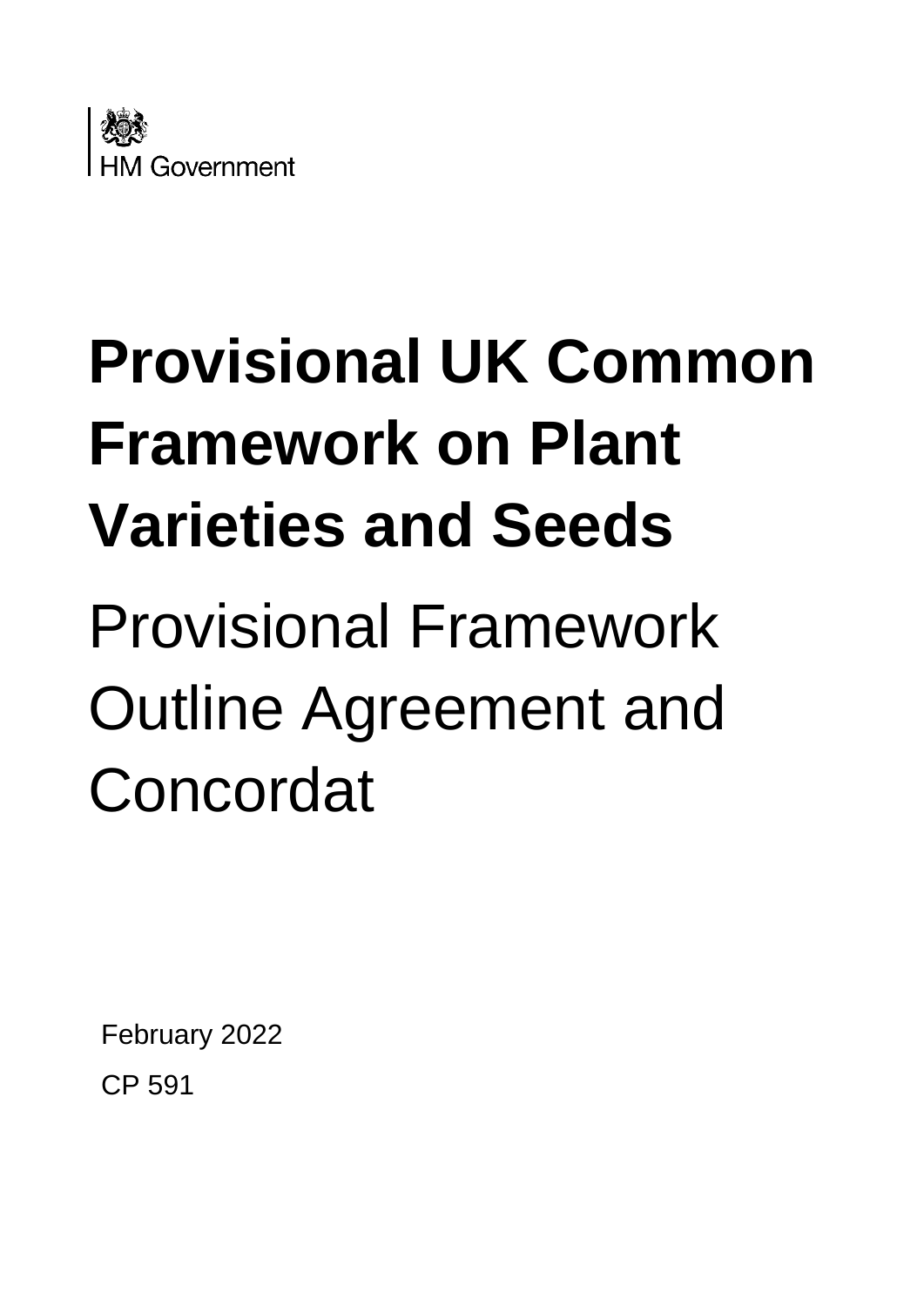

## **Provisional UK Common Framework on Plant Varieties and Seeds**

## Provisional Framework Outline Agreement and Concordat

Presented to Parliament by the Secretary of State for Environment, Food and Rural Affairs by Command of Her Majesty

February 2022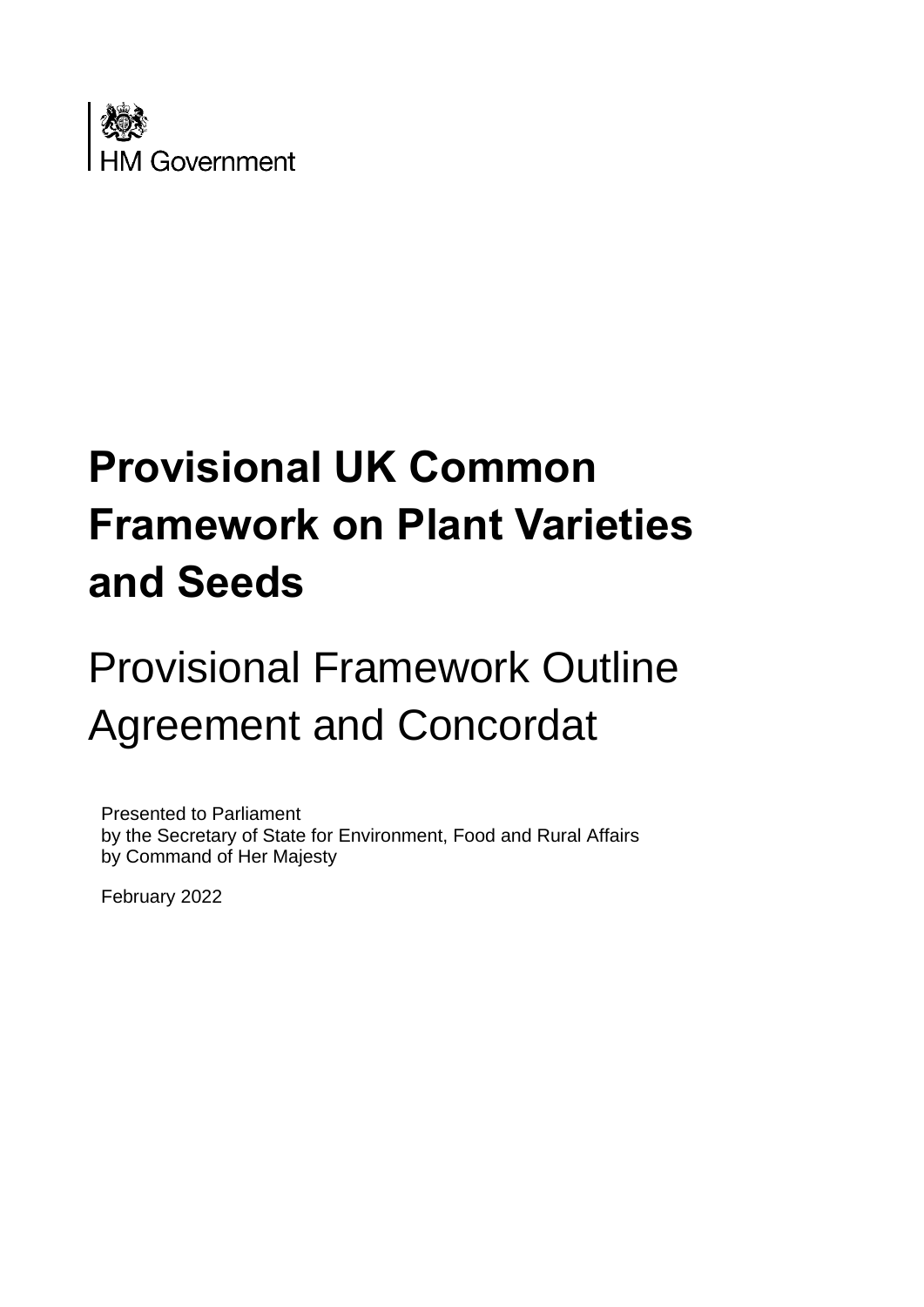

#### **© Crown copyright 2022**

This publication is licensed under the terms of the Open Government Licence v3.0 except where otherwise stated. To view this licence, visit [nationalarchives.gov.uk/doc/open](http://nationalarchives.gov.uk/doc/open-government-licence/version/3/)[government-licence/version/3](http://nationalarchives.gov.uk/doc/open-government-licence/version/3/)

Where we have identified any third party copyright information you will need to obtain permission from the copyright holders concerned.

This publication is available at [www.gov.uk/official-documents](http://www.gov.uk/official-documents)

Any enquiries regarding this publication should be sent to us at Defra, Seacole Building, 2 Marsham Street, London SW1P 4DF.

ISBN 978-1-5286-3054-2

E02698080 02/22

Printed on paper containing 75% recycled fibre content minimum

Printed in the UK by HH Associates Ltd on behalf of the Controller of Her Majesty's Stationery Office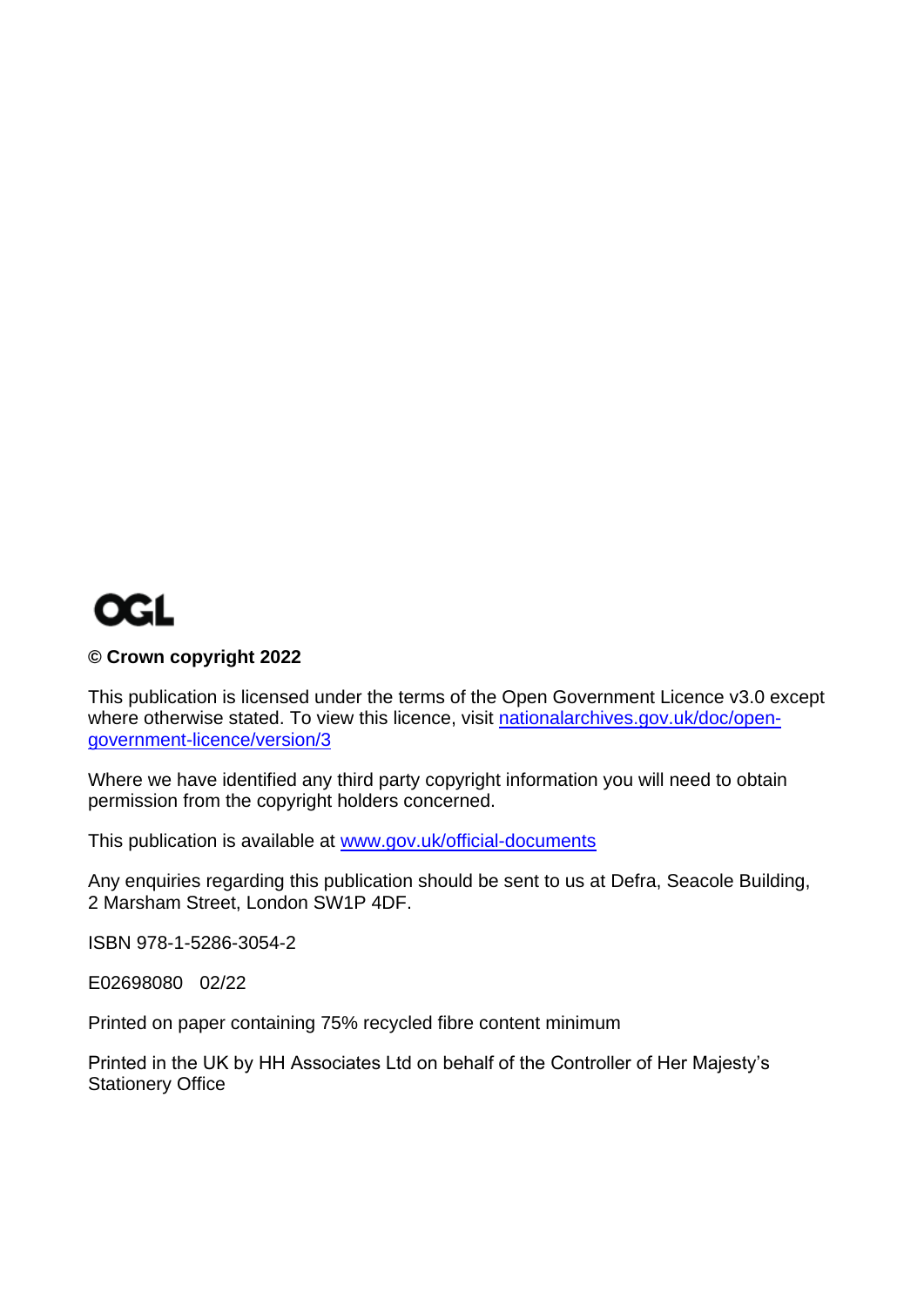### **Contents**

| Plant Varieties and Seeds Provisional Common Framework Outline Agreement            | $\overline{7}$ |
|-------------------------------------------------------------------------------------|----------------|
| Part 1: Context                                                                     | $\overline{7}$ |
| Part 2: Proposed breakdown of policy area and framework                             | 13             |
| Part 3: Proposed operational elements of the framework                              | 15             |
| Part 4: Practical next steps and related issues                                     | 24             |
| Annex A - Joint Ministerial Committee (EU Negotiations) Communique, October 2017 26 |                |
| Annex 1 - Legislation                                                               | 28             |
| Annex 2 - Governance                                                                | 31             |
| <b>Concordat on Plant Varieties and Seeds</b>                                       | 32             |
| Introduction                                                                        | 32             |
| Scope                                                                               | 32             |
| Principles for working together                                                     | 33             |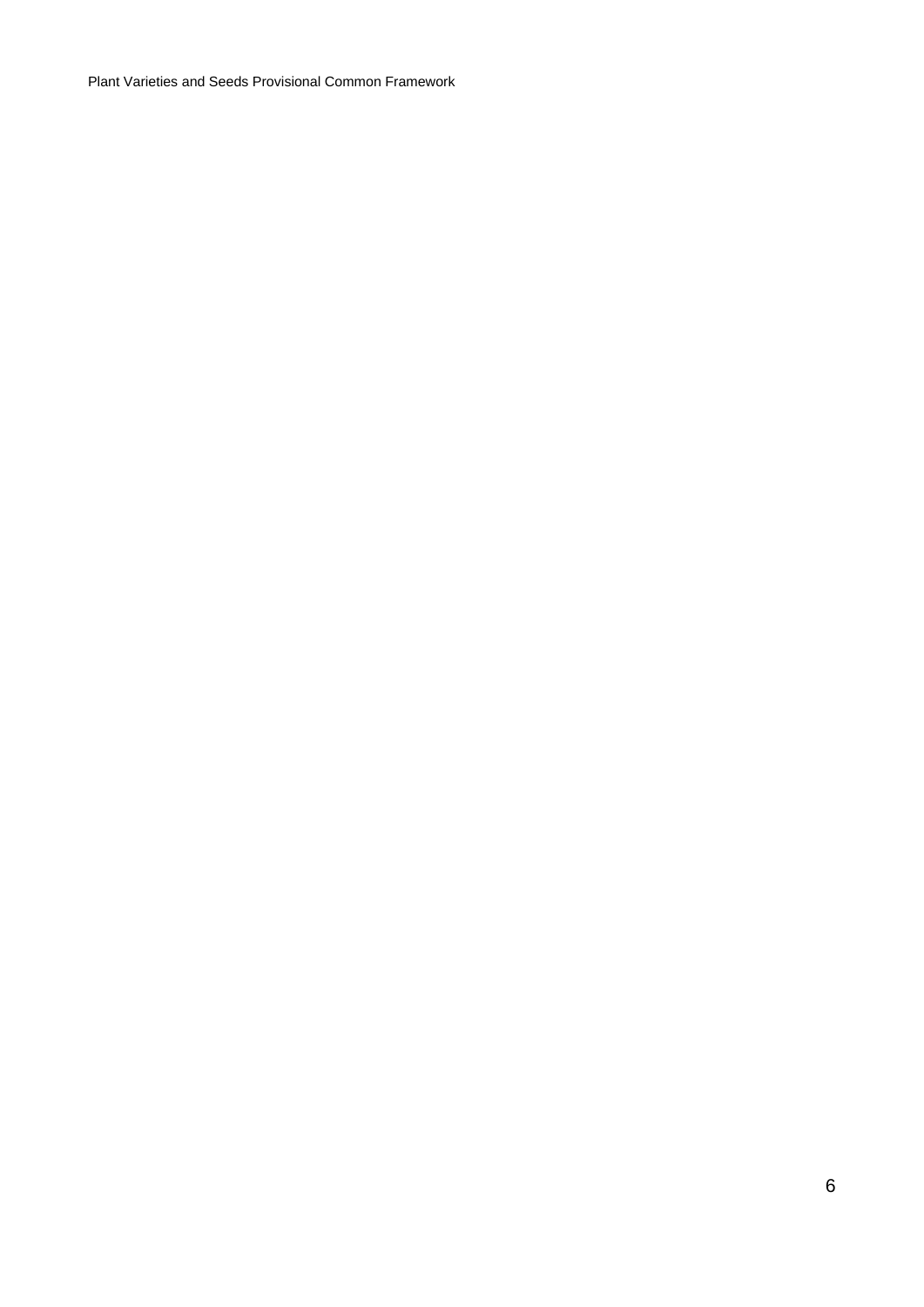#### <span id="page-5-0"></span>**Plant Varieties and Seeds Provisional Common Framework Outline Agreement**

#### <span id="page-5-1"></span>**Part 1: Context**

#### **1. Introduction and Policy Area**

- 1.1. This Framework Outline Agreement ("The Common Framework") is an agreement between Defra (Department for Food & Rural Affairs), DAERA (Department of Agriculture, Environment and Rural Affairs), Scottish Government (SG) and Welsh Government (WG) (' will hereafter be referred to as the Parties)'
- 1.2. The Framework sets out arrangements for co-operation between the Parties in the policy area of plant varieties and seeds (PVS). The policy area of PVS covers intellectual property rights of plant breeders, plant variety registration, setting standards for marketing and certification of seed and other plant propagating material and ensuring that these standards are upheld.

#### **2. Scope**

#### **How the European Union (EU) Framework Operated**

- 2.1Plant Variety Rights: Plant Variety Rights were regulated by [Regulation EC 2100/94](https://eur-lex.europa.eu/legal-content/EN/ALL/?uri=CELEX:31994R2100) on Community plant variety rights and other directly applicable implementing regulations made under this Regulation. The Community Plant Varieties Office (CPVO) implemented and applied the plant varieties rights system across the EU. Though originally retained EU law, this regulation has now been revoked (see Domestic Law).
- 2.2 Marketing Seed and other Plant Propagating Material<sup>1</sup>: Under the EU PVS regime there were 11 directives prescribing marketing standards and requirements for seed and other plant propagating material. These requirements were transposed into domestic law during the UK's EU membership. Before they could be marketed, plant varieties first had to be listed on the EU Common Catalogue. This took place once plant varieties had undergone technical examination in a Member State and met the criteria for distinctness, uniformity, stability ("DUS") and for agricultural crops, value for cultivation and use (VCU).
- 2.3 The EU law on variety registration and marketing of plant propagating material will continue to apply to Northern Ireland.

#### **Domestic Law**

2.4 Plant Breeder's Rights (PBR): Plant variety rights (known as plant breeders' rights (PBR) in the UK) are administered on a UK wide basis under the Plant Varieties Act 1997 and associated regulations. Plant variety rights are a form of intellectual property that allow the holder of the protected variety to control the use of seed or other plant propagating material and collect royalties. All species of plant may be subject to an

<sup>&</sup>lt;sup>1</sup> Which includes plants for planting, where regulated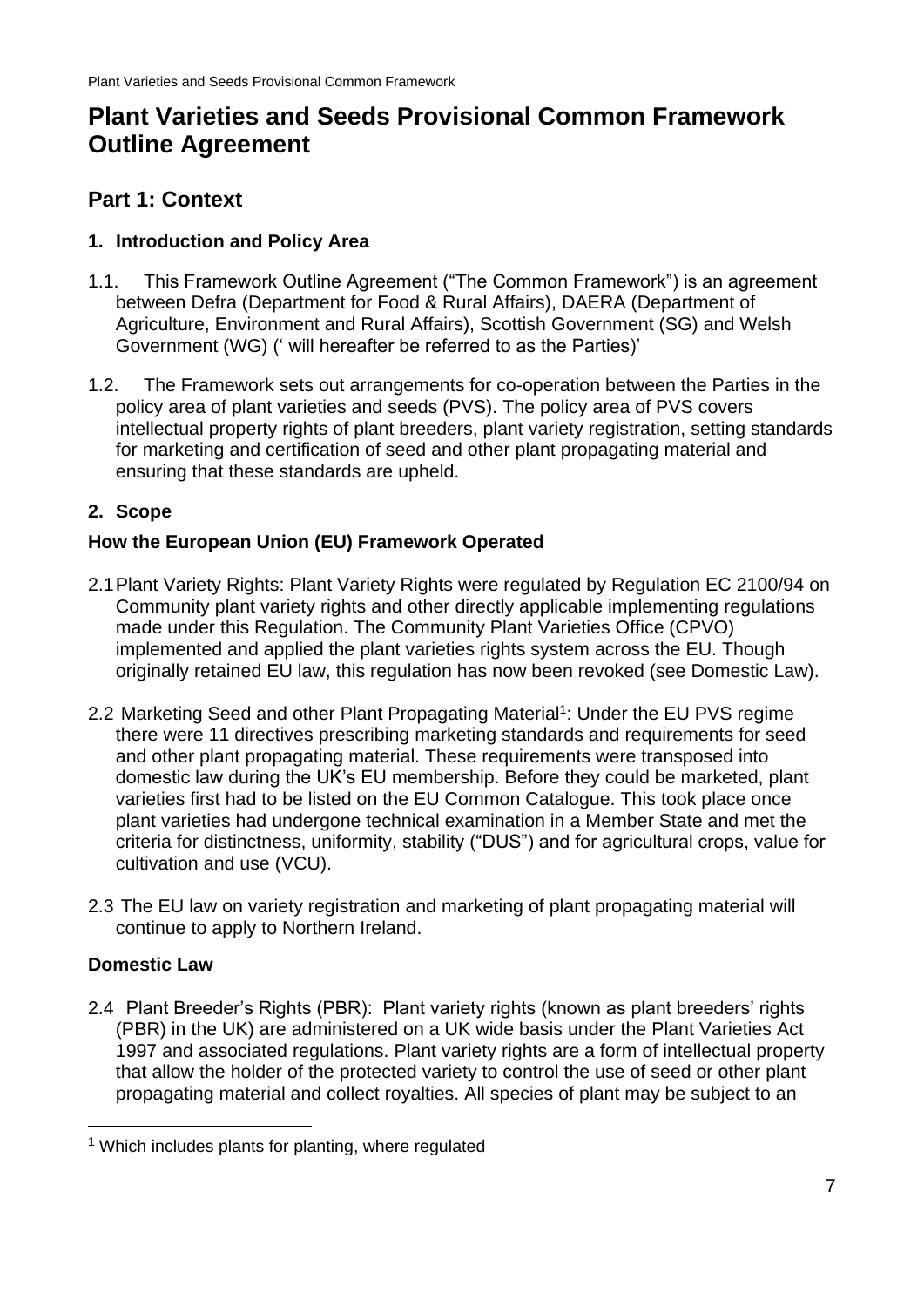application for PBR. The availability of PBR is considered essential for the economic success of plant breeding. (See Annex 1 – Legislation, Part A).

- 2.5 A UK Controller is appointed jointly by Ministers (section 2 of the Plant Varieties Act 1997) and is responsible for the operation of the Plant Variety Rights Office (PVRO) in administering plant breeders' rights.
- 2.6 Marketing Seed and other Plant Propagating Material: Marketing legislation assures the quality of seed and other plant propagating material on the market. It applies mainly to food crops, through officially controlled certification, but also provides quality assurance for ornamental, amenity and forestry plants (forest reproductive material, "FRM"). Material of all prescribed crops must comply with the legislation, but the level of regulation required varies with the type of crop.
- 2.7 The Plant Varieties and Seeds Act 1964 provides Ministers in UK Government, Scottish Government and Welsh Government with regulation making powers to regulate seed and other plant propagating material. That Act extends to Northern Ireland (limited to seeds by an Order in Council of 1973); DAERA also has regulation making powers under the Seeds Act (Northern Ireland) 1965. (See Annex 1 – Legislation, Part B).
- 2.8 Variety Registration: For the main food and feed crops, a plant variety must first be officially registered. Before a proposed variety is added to a Variety List, all species must pass the DUS test common to Variety Registration and PBR. Agricultural species prescribed in the legislation must also pass performance testing (VCU tests).
- 2.9 Prior to the UK's departure from the EU, the UK operated a national list of plant varieties. Following the UK's departure from the EU and the application of the Northern Ireland Protocol (NIP), in order for a variety to be marketed it must be added to the GB Variety List and certified where appropriate before it can be legally marketed in GB; and it must be on the NI Variety List or EU Common Catalogue before it can be legally marketed in Northern Ireland. Varieties on the NI Variety List can also be marketed in GB, once certified where appropriate. For fruit propagating material, the variety must be officially registered, have PBR or be commonly known before September 2012.
- 2.10 Variety registration legislation in GB requires Defra, Scottish Government and Welsh Government to act jointly when making a listing decision. Northern Ireland maintains its own variety registration legislation. For fruit registration, each Party provides for such in their legislation (see Annex 1 – Legislation, Part C).
- 2.11 Seed and plant propagating material certification: Certification of seed and other plant propagating material takes place to assure identity and quality through crop inspection, seed testing and labelling. The process is carried out by a mixture of officials and licensed individuals and businesses.
- 2.12 Certification legislation is made separately for England, Wales, Scotland and Northern Ireland for agricultural and vegetable seed, fruit plant and propagating material and seed potatoes. GB-wide and NI legislation exists in three crop sectors: ornamentals, vegetable plants and forest reproductive material (see Annex 1 – Legislation, Part D).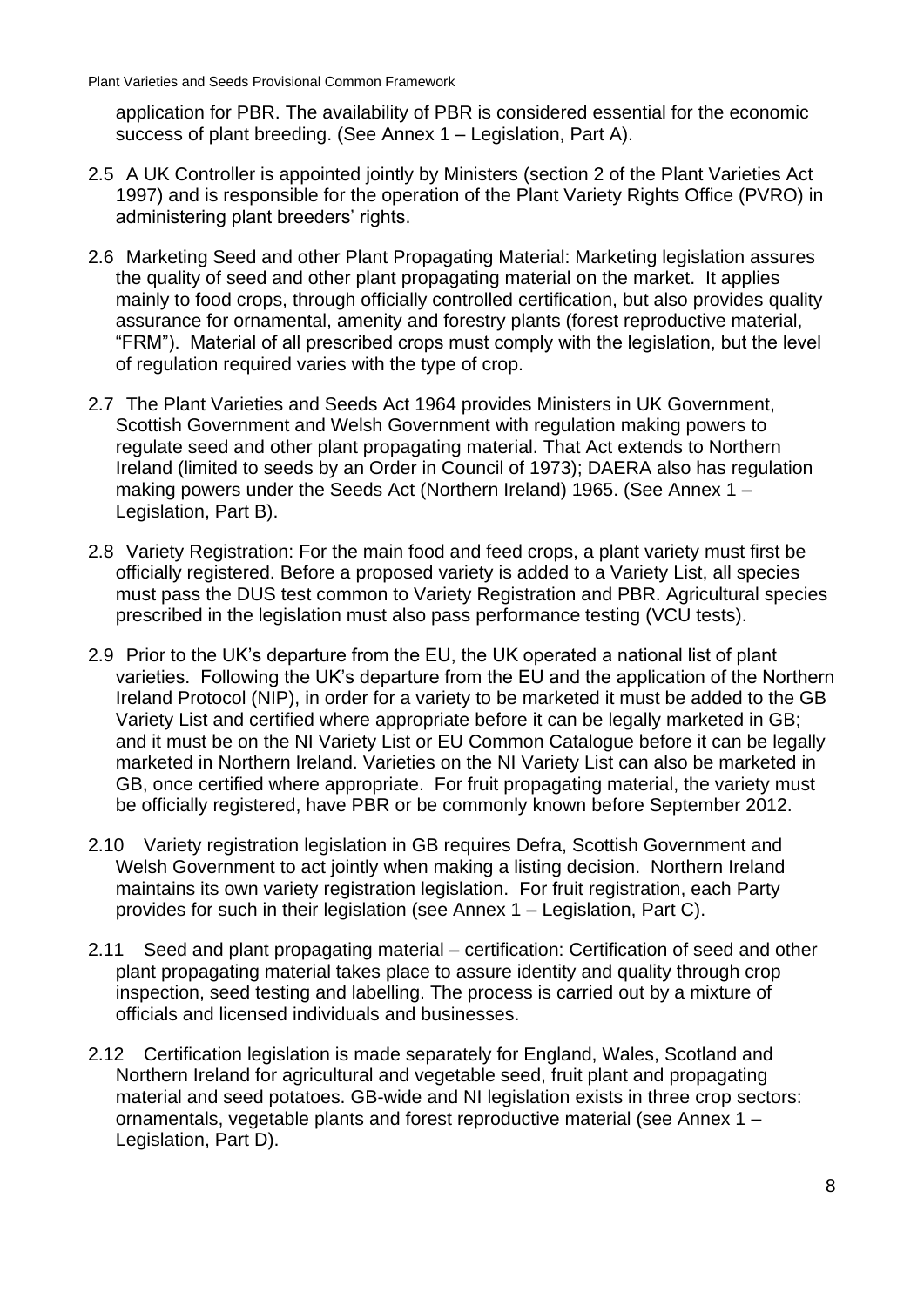#### **UKG, SG, WG and NIE Competence**

- 2.13 Legislative competence in respect of marketing of seed and other plant propagating material and plant breeders' rights is devolved.
- 2.14 This framework is an agreement between Defra, Scottish Government, Welsh Government and DAERA. The Parties will work together with their delivery bodies to provide UK-wide protection for plant breeders' rights, set standards for marketing and certification of seed and other plant propagating material, and ensure these standards are upheld.
- 2.15 The relevant public sector delivery bodies are the Animal and Plant Health Agency (APHA, an Agency of Defra), SASA ((a division of Agriculture and Rural Economy Directorate, within the Scottish Government), the Agri-Food and Biosciences Institute (AFBI, Northern Ireland) and the Forestry Commission. Several non-government organisations carry out significant delivery work for performance testing of new varieties, and in England and Wales, for certification and testing of agricultural seed.

#### **Interdependencies**

- 2.16 The outcomes of the intergovernmental relations review are in the process of being implemented. Once confirmation has been provided from each government, the outcomes of the review and appropriate intergovernmental structures will be reflected in this Common Framework.
- 2.17 This Common Framework operates in conjunction with the Memorandum of Understanding for the Cross-Border provision of Forestry Functions and Research Delivery and is without prejudice to the development of the Plant Health Common Framework.
- 2.18 There are some linkages with the Plant Health Common Framework in respect of shared functions (market access) and working groups on plant material where there are both plant health and PVS regulatory requirements (i.e., Forest Reproductive Material, seed potatoes and fruit material). PVS representation will be provided at the working group for market access, which plant health policy colleagues lead on. The working groups on seed potatoes and fruit material are sub-committees of the NLSC (National Lists and Seeds Committee). Parties will continue to explore linking up more closely with plant health colleagues in these sub-committees. In practice, there are occasions when the delivery bodies of the parties combine enforcement activities of plant health and PVS regulatory requirements which leads to the cross-over in governance.

#### **International Relations**

2.19 The Common Frameworks Principles agreed at JMC (EN) state that frameworks will be established where necessary to ensure the UK can negotiate, enter into and implement new trade agreements and international treaties, and ensure compliance with international obligations. These principles were established in the context of an ambition for close working between the Parties on reserved matters that significantly impact devolved responsibilities in Common Frameworks.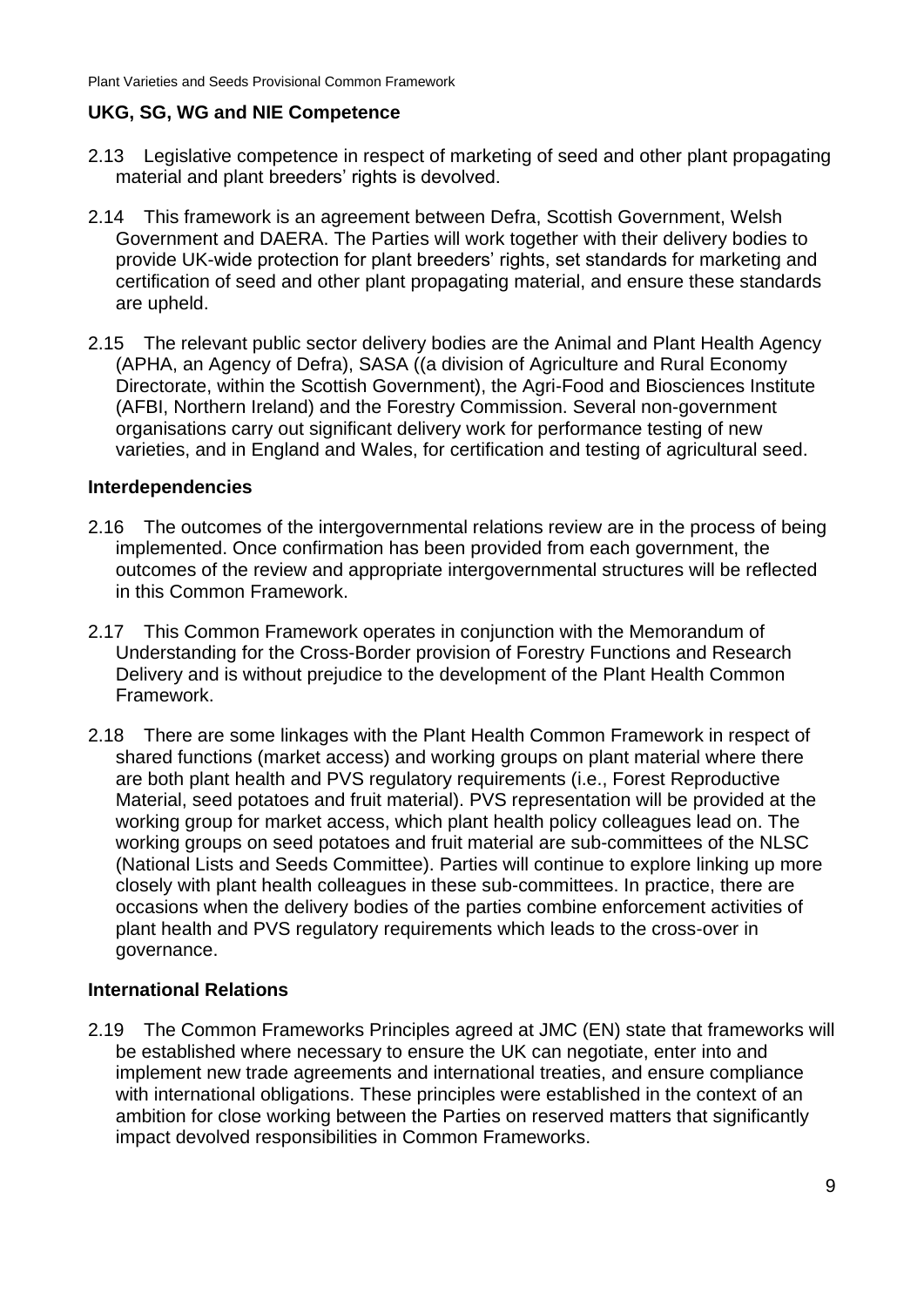- 2.20 Common Frameworks will allow the Parties, in a timely manner, to ascertain the impact of international trade on managing UK policy divergence. All parties to the framework will consider any impact in a way that meets the requirements of the JMC (EN) principles. Common Frameworks will afford an opportunity to consider any implications stemming from international trade which have a direct bearing on the operation of a Common Framework. The scope of this consideration will not extend beyond Common Frameworks.
- 2.21 International policy formulation will be developed in line with the current Devolution MoU and its accompanying International Relations Concordat. International obligations will be implemented in line with these agreements. In this respect, the Parties will automatically use any updated IR Concordat, and the wider outcomes of the Joint IGR Review, as the basis for such international considerations.
- 2.22 The policy area covered by this Common Framework intersects with the EU-UK Trade and Cooperation Agreement and therefore topics relevant to the framework may be considered from time to time by relevant TCA Specialised Committees or the Partnership Council. Where a UK-EU meeting agenda includes an item concerning implementation in an area of devolved competence, UK Government should facilitate the attendance of the Scottish Government, Welsh Government and Northern Ireland Executive of a similar level to that of the UK Government representatives with final discretion as to the UK delegation a matter for the UK co-chair. UK Government should engage the Scottish Government, Welsh Government and Northern Ireland Executive as fully as possible in preparation for these meetings regardless of attendance, and on all relevant implementation matters.

#### **International Obligations**

- 2.23 The Parties will work together to engage with international organisations, coordinating a common position to represent an agreed UK view in international fora.
- 2.24 Decisions made under this Common Framework will ensure that the UK can continue to fulfil its international obligations, as outlined below. Further detail for the process of representing the UK in international fora is described in the Protocol for International Representation and Coordination (to follow)*.*
- 2.25 The UK is a signatory to the International Convention for the Protection of New Varieties of Plants and maintains its legislation on PBR in compliance with that Convention. The UK is represented at the International Union for the Protection of New Varieties of Plants (UPOV) council, legal, administrative and technical meetings. As a signatory to the Convention, the UK shares the UPOV mission to "provide and promote an effective system of plant variety protection, with the aim of encouraging the development of new varieties of plants, for the benefit of society".
- 2.26 The UK is a member of the Organisation for Economic Co-operation and Development (OECD) schemes for both the Varietal Certification or the Control of Seed Moving in International Trade and for the Certification of Forest Reproductive Material. The OECD Seed Schemes promote the use of certified agriculture seed that is of consistently high quality. Seeds are produced – and officially controlled – according to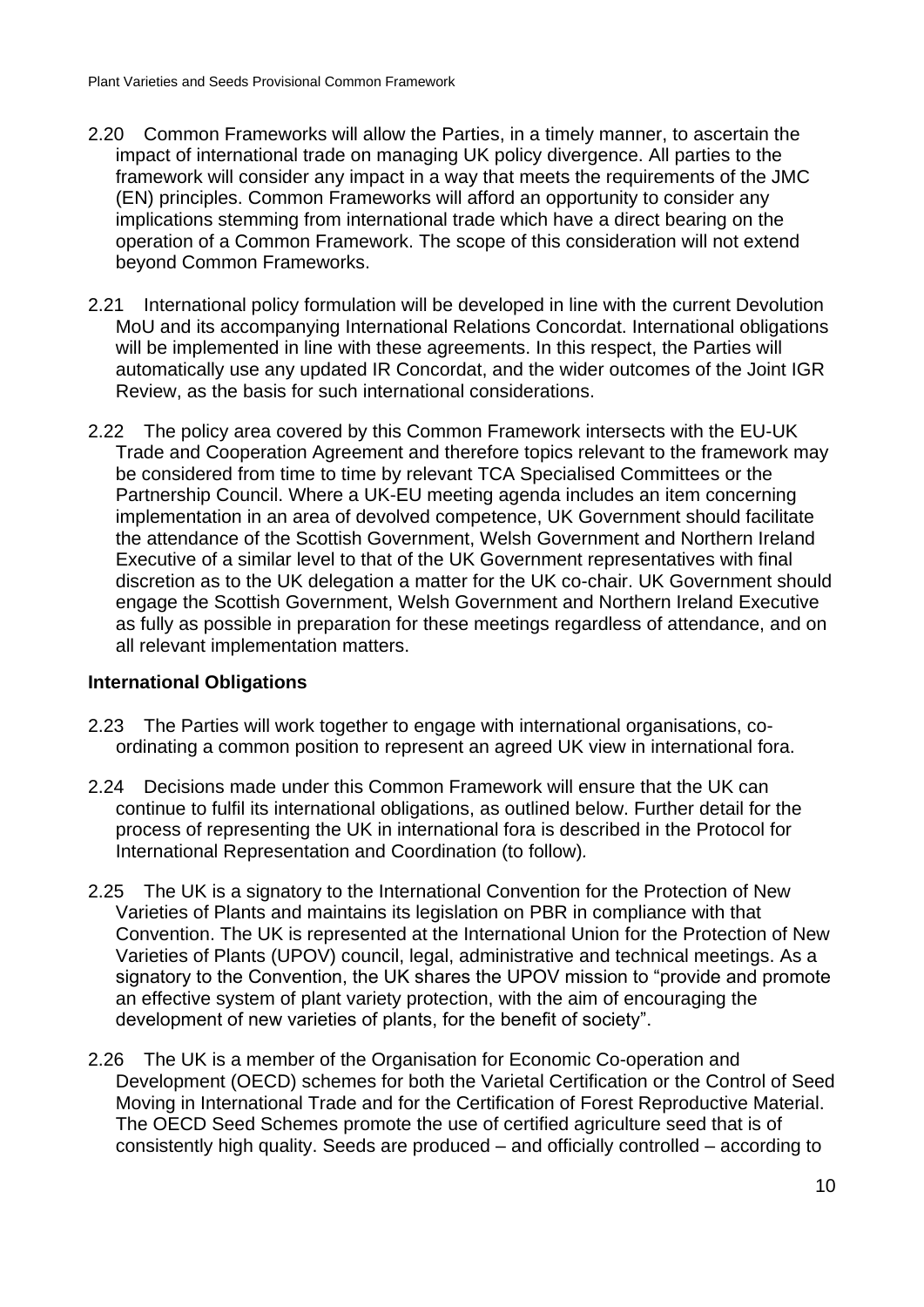a set of harmonised procedures. As a member, the UK is obliged to strictly observe the OECD Basic Principles, Method of Operation, and Rules and Regulations of the Schemes, designate a National Designated Authority for the UK and to maintain a List of Varieties. Defra is the National Designated Authority for the UK.

- 2.27 The UK is a member of the International Seed Testing Association (ISTA), an organisation that develops and publishes standard procedures in the field of seed testing. Representatives from SASA and NIAB (an independent plant science organisation working under a contract with Defra) attend ISTA meetings on behalf of the UK. SASA and NIAB have ISTA accredited laboratories, AFBI has an ISTA member laboratory.
- 2.28 The United Nations Economic Commission for Europe (UNECE) convenes a Working Party on agricultural quality standards which is applied to trade in seed potatoes. A seed potato specialist from SASA, represents the UK at these meetings.
- 2.29 Where possible, the UK will attend the European Seed Certification Agencies Association (ESCAA), whose objectives are "to allow the contact between European seed certification agencies, to exchange experiences of national seed certification systems and to harmonise the implementation of EU legislation". This forum does not have any decision-making powers, but provides the UK with an opportunity to exchange scientific/technical information on seed certification with other European countries.
- 2.30 The European VCU Platform brings together the official variety testing offices in charge of testing for Value Cultivation and Use (VCU). Representatives with technical knowledge and expertise attend these meetings, which provide an opportunity to exchange information on variety testing.

#### **The Protocol on Ireland/ Northern Ireland**

- 2.31 The Agreement on the Withdrawal of the United Kingdom from the EU sets out the current arrangements where, although remaining within the UK's custom territory, Northern Ireland will remain aligned with the EU. Paragraph 42 of Annex 2 of the Northern Ireland Protocol is relevant to this framework.
- 2.32 This Framework reflects the specific circumstances in NI that arise as a result of the Protocol and remains UK wide in its scope. As such decision making and information sharing will always respect the competence of all Parties to the Framework and in particular the provisions in Article 18 of the Protocol on democratic consent in Northern Ireland.
- 2.33 Where one or more of UK Government, the Scottish Government or the Welsh Governments propose to change rules in a way that has policy or regulatory implications for the rest of the UK, or where rules in Northern Ireland change in alignment with the EU, the Framework is intended to provide governance structures and consensus-based processes for considering and managing the impact of these changes.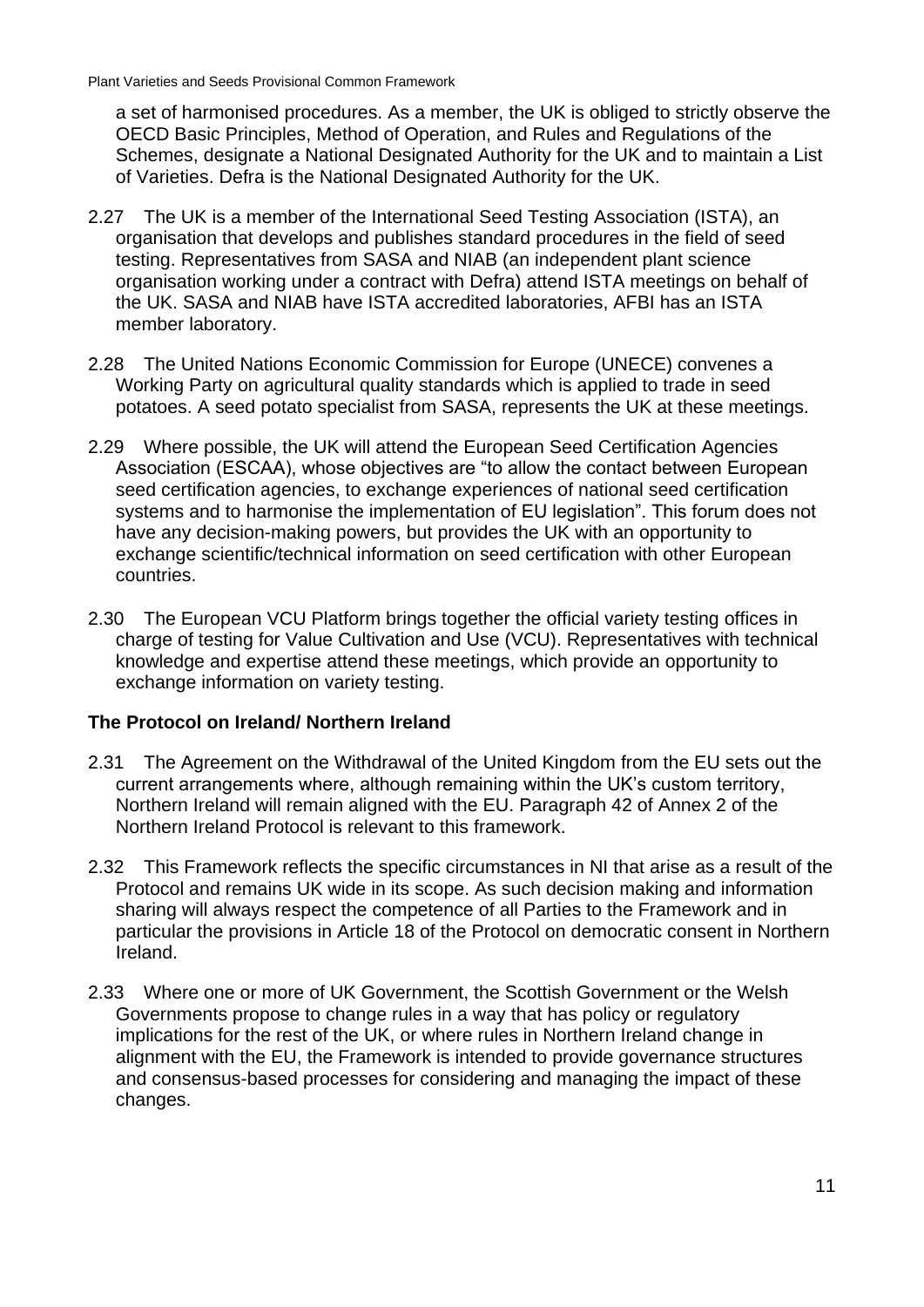- 2.34 As rules evolve to meet the emerging regulatory needs of the UK, Scottish and Welsh Governments, this Framework will ensure the full participation of Northern Ireland in discussions such that the views of the relevant Northern Ireland Executive Minister(s) are taken into account in reaching any policy or regulatory decisions by the UK, Scottish or Welsh Governments.
- 2.35 Where rules in Northern Ireland change in alignment with the EU, the Framework will form the basis of a mechanism to ensure consideration by the four governments of any changes, and will enable them to determine any impacts and subsequent actions arising from these changes.
- 2.36 Where issues or concerns raised by the relevant Northern Ireland Executive Minister(s) in respect of GB-only proposals have not been satisfactorily addressed, they will have the right to trigger a review of the issue as set out in the dispute resolution process at section 13 of this document.

#### **3. Definitions**

3.1 Definitions for the key terms in this policy area are as follows.

#### **Abbreviations:**

AFBI: Agri-Food Biosciences Institute

APHA: Animal and Plant Health Agency (An Agency of Defra)

British Islands: The United Kingdom of Great Britain and Northern Ireland, the Bailiwick of Guernsey, the Bailiwick of Jersey and the Isle of Man

DAERA: Department for Agriculture, Environment and Rural Affairs

Defra: Department for Environment, Food and Rural Affairs

DIT: Department for International Trade

DUS: Distinct, Uniform and Stable

ESCAA: European Seed Certification Agencies Association

FRM: Forest Reproductive Material

IDSG: Inter-Departmental Statisticians Group

ISTA: International Seed Testing Association

JMC(EN): Joint Ministerial Committee (EU Negotiations)

National Authorities: The Secretary of State for Environment, Food and Rural Affairs, the Welsh Ministers, the Scottish Ministers and the Department for Agriculture, Environment and Rural Affairs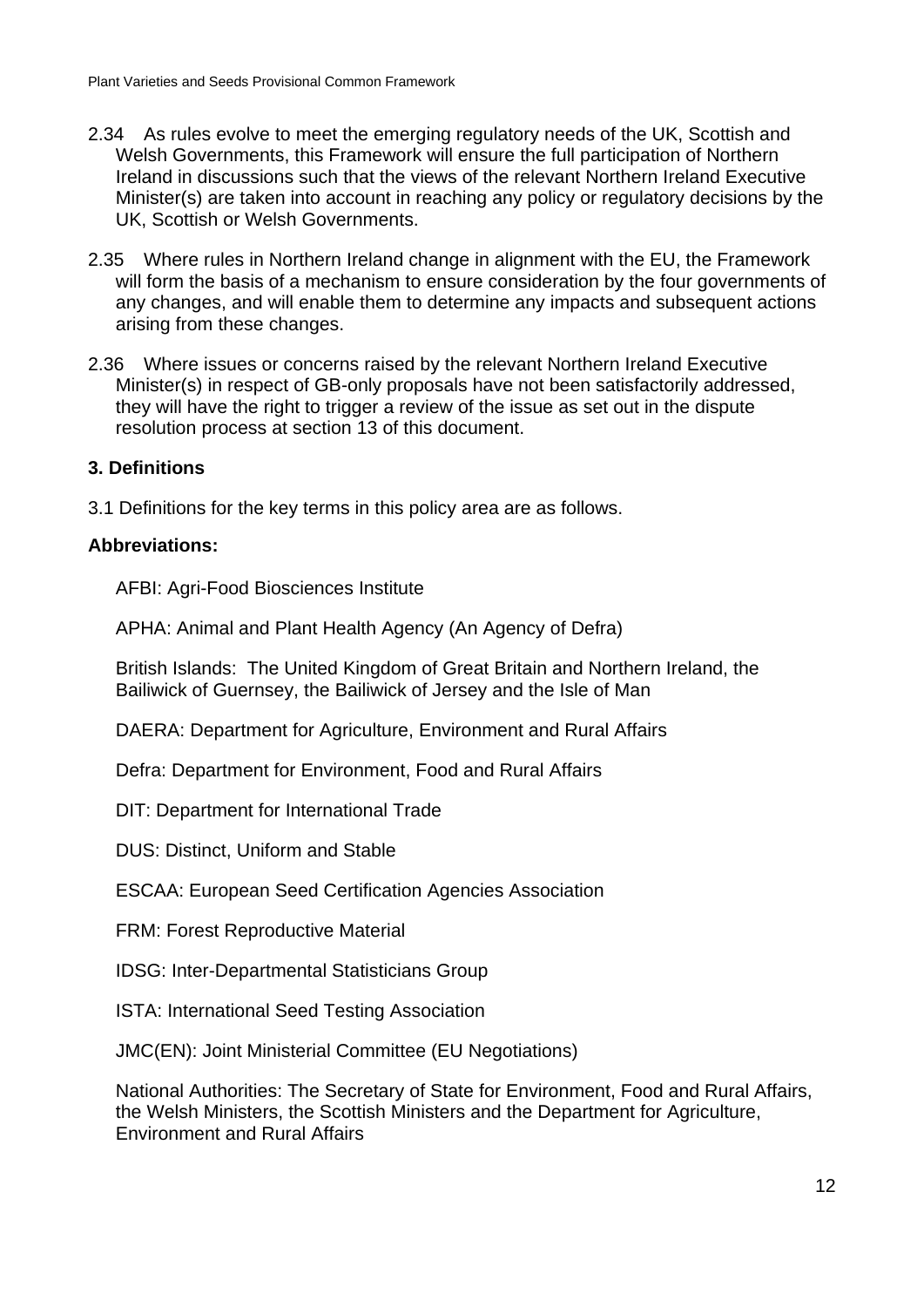NLSC: National Lists and Seeds Committee

OECD: Organisation for Economic Co-operation and Development

PBR: Plant Breeders' Rights

PDG: Procedures Development Groups

PVRO: Plant Variety Rights Office

PVS: Plant Varieties and Seeds

PVSC: Plant Varieties and Seeds Committee

SCOS: Seed Certification and Official Supervision Committee

STSC: Seed Testing and Sampling Committee

UNECE: United Nations Economic Commission for Europe

UPOV: International Union for the Protection of New Varieties of Plants

VCU: Value for Cultivation and Use

#### <span id="page-11-0"></span>**Part 2: Proposed breakdown of policy area and framework**

#### **4. Summary of proposed approach**

#### **Non-legislative agreement**

- 4.1. This Common Framework constitutes a non-legislative agreement between the Parties. The following outlines how the Parties will work together and co-operate:
	- 4.1.1. Parties will work collaboratively and in partnership, agreeing to adhere to the Joint Ministerial Committee (European Negotiations) (JMC(EN)) principles for Common Frameworks.
	- 4.1.2. Respect will be paid to the devolution settlements and the democratic accountability of the devolved governments, including the provisions of the Belfast Agreement including the North/South dimension in Strand 2 of that Agreement. Current devolution arrangements will be preserved and enhanced.
	- 4.1.3. The Common Framework will enable the administration, management, control and enforcement of plant varieties, seeds and other plant propagating material requirements using co-ordinated procedures based on a common set of rules across the UK, acknowledging the opportunity for policy divergence whilst ensuring the functioning of the UK Internal Market, in line with JMC(EN) principles.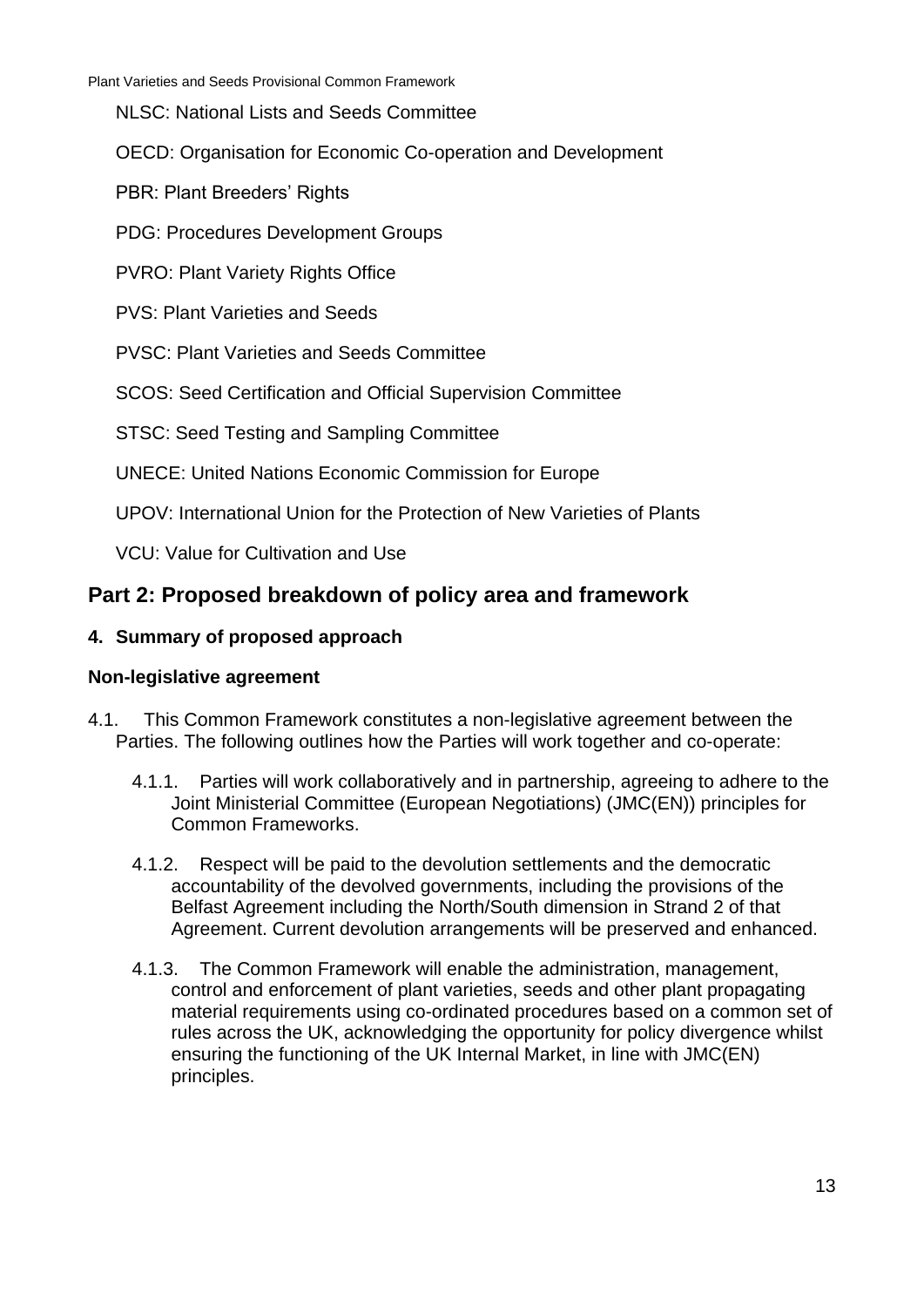- 4.1.4. The Parties will share information and scientific research in a spirit of openness and transparency and to facilitate effective operation of the Common Framework; information sharing protocols may also be established.
- 4.1.5. The Common Framework should serve to facilitate the administration of:
	- 4.1.5.1. plant breeders' rights for the UK as a whole;
	- 4.1.5.2. marketing of seed and other plant propagating material within each part of the UK. This will occur through co-operation and collaboration, including in areas where divergence exists or may take place in the future.
- 4.1.6. The Common Framework should serve to enable the furtherance of trade for all parts of the UK, including where divergence has resulted in a difference in trade priorities.
- 4.1.7. The dispute resolution process should be utilised only when genuine agreement cannot be reached and divergence would impact negatively on the ability to meet the JMC(EN) principles. In those areas where a common approach is not needed in order to meet the JMC(EN) principles an agreement to diverge would be considered an acceptable resolution.
- 4.1.8. All Parties agree to respect the dispute resolution process in the case of disputes arising and give due consideration to the findings of independent advice from legal counsel or other independent sources.

#### **5. Detailed overview of proposed framework: legislation (primary or secondary)**

5.1.This Common Framework is underpinned by primary and secondary legislation (see Annex 1) in the PVS field which has been maintained and made operable since the UK's departure from the EU. For plant breeders' rights and variety registration, this legislation provides a UK and GB/NI basis respectively.

#### **6. Detailed overview of proposed framework: non-legislative arrangements**

The Parties have agreed that this Common Framework is a political commitment that is not intended to be legally binding or enforceable, and is necessary to maintain common rules for plant varieties, seeds and other plant propagating material across the UK and manage divergence where agreed by the PVSC (Plant Varieties and Seeds Committee).

- 6.1. In the spirit of the Common Framework, the Parties may not implement a divergent measure without seeking the agreement of the other Parties.
- 6.2. The policy objectives of the Parties are:
	- 6.2.1. A single UK regime governing the administration of plant breeders' rights (by the PVRO).
	- 6.2.2. A functioning internal UK market for the marketing of seed and other plant propagating material including a joint GB/NI approach on variety registration.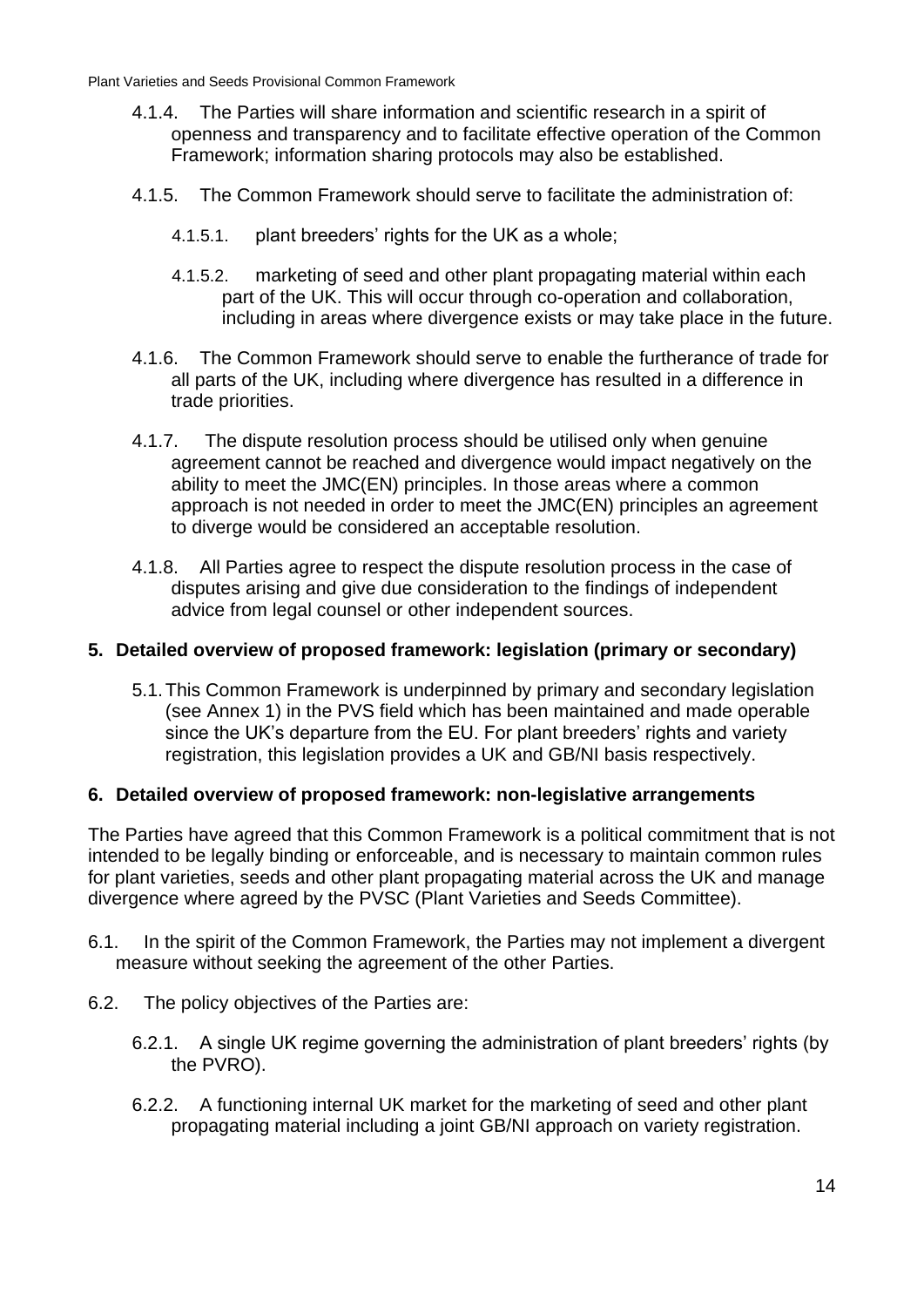- 6.2.3. Timely implementation of changes agreed by the Parties on plant varieties and seeds.
- 6.2.4. The adoption of measures in a manner that is consistent with the UK's international obligations, in particular under the UPOV Convention.
- 6.2.5. To establish common policy objectives and positions for engagement in international organisations, in line with international obligations.
- 6.2.6. To engage with the Crown Dependencies, as appropriate, on issues of marketing of seed and other plant propagating material to maintain common rules across the British Islands.

#### **7. Detailed overview of areas where no further action is thought to be needed**

7.1. Fees and Charges – the Parties will continue to establish their own fees and charges for certification services delivered. For fees and charges on variety registration and PBR, APHA will continue to administer these services on a UK basis (including for NI in terms of varieties being registered on the NI variety list) in line with UK Government's guidelines on full cost recovery.

#### <span id="page-13-0"></span>**Part 3: Proposed operational elements of the framework**

#### **8. Decision making**

#### **Key decisions that will be made through this framework**

- 8.1. The key decisions that may be taken by the Parties to this framework are:
	- 8.1.1. Policy decisions concerned with legislative amendments, temporary marketing derogations and equivalence recognition requests;
	- 8.1.2. International representation;
	- 8.1.3. Resolution of disputes;
	- 8.1.4. Referring disputes to the overarching dispute avoidance and resolution mechanism with the appropriate intergovernmental structures if not resolved at portfolio level first;
	- 8.1.5. Reviewing and amending the framework; and
	- 8.1.6. Procurement of services for PBR and variety registration.

#### **Decision-making fora**

8.2. The key fora for facilitating framework discussions and decision-making are the PVSC and the NLSC, which are attended by representatives of each Party.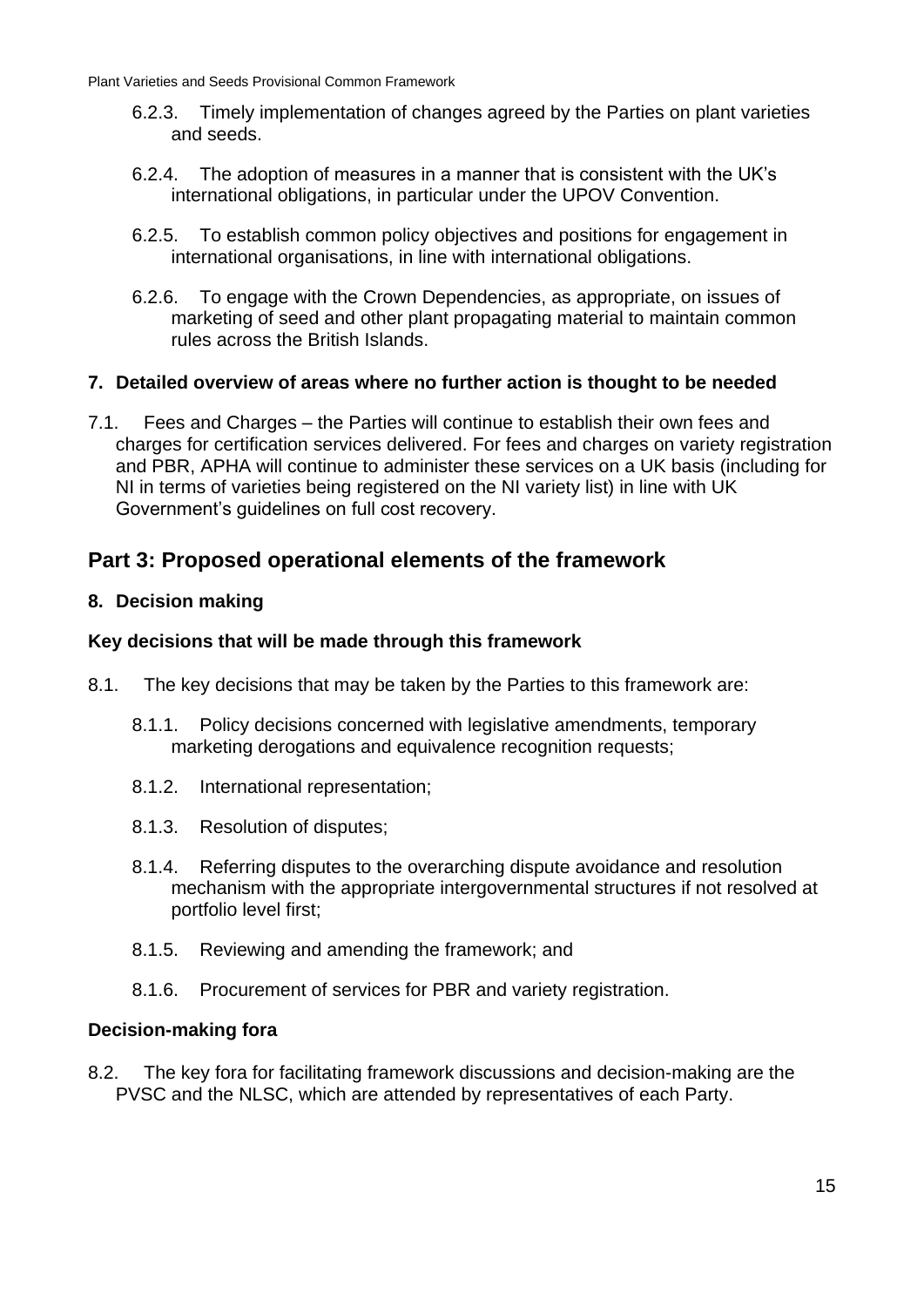#### **Governance**

- 8.3. The relationship between the PVSC, NLSC, FRM (ad hoc) Working Group, the technical working groups and the cross-cutting working group (shared with Plant Health Governance) Is shown in the PVS Governance Chart, Annex 2.
- 8.4. The NLSC manages variety registration for GB and NI, including listing decisions, and advises on technical aspects of variety registration referred to by the PVSC. The NLSC has responsibility for a number of technical sub-groups to support its delivery – see the PVS Governance Chart in Annex 2 – Governance:
	- 8.4.1. VCU Technical Experts Group
	- 8.4.2. VCU Procedures Development Group
	- 8.4.3. DUS Test Centres
	- 8.4.4. seed certification and official supervision committee
	- 8.4.5. seed testing and sampling committee
	- 8.4.6. seed potatoes ad hoc working group
	- 8.4.7. fruit propagating material ad hoc working group
	- 8.4.8. inter-departmental statisticians group
- 8.5. The PVSC and the NLSC are responsible for handling and considering representations received in respect to variety registration.
- 8.6. For failed representations to the PVSC, any affected person has the right to appeal the decision to the Plant Varieties and Seeds Tribunal ("PVST"). The PVST is a statutory appeal tribunal which operates independently of the Parties. When an appeal is received, the Parties will cooperate in responding to the appeal.
- 8.7. The PVRO administers UK PBR. It comprises the UK Controller, UK Deputy Controller and members of the APHA team responsible for the administration and delivery of UK Plant Breeders' Rights. The NLSC advises the PVRO and makes recommendations to it. The UK Controller is responsible for decision-making required for the granting of UK PBR.
- 8.8. The FRM (ad hoc) Working Group oversees the activity required to achieve successful delivery of FRM functions by the Forestry Commission. This group will report annually to the PVSC on its delivery of FRM functions in time to feed into the annual joint PVSC/NLSC meeting that takes place in autumn.
- 8.9. Market Access Working Group The PVSC will work together with the UK NPPO (National Plant Protection Organisation) on issues of market access, through ad-hoc membership of the Market Access Working Group (a governance forum of the UK Common Framework on Plant Health). A UK PVS policy representative(s) will provide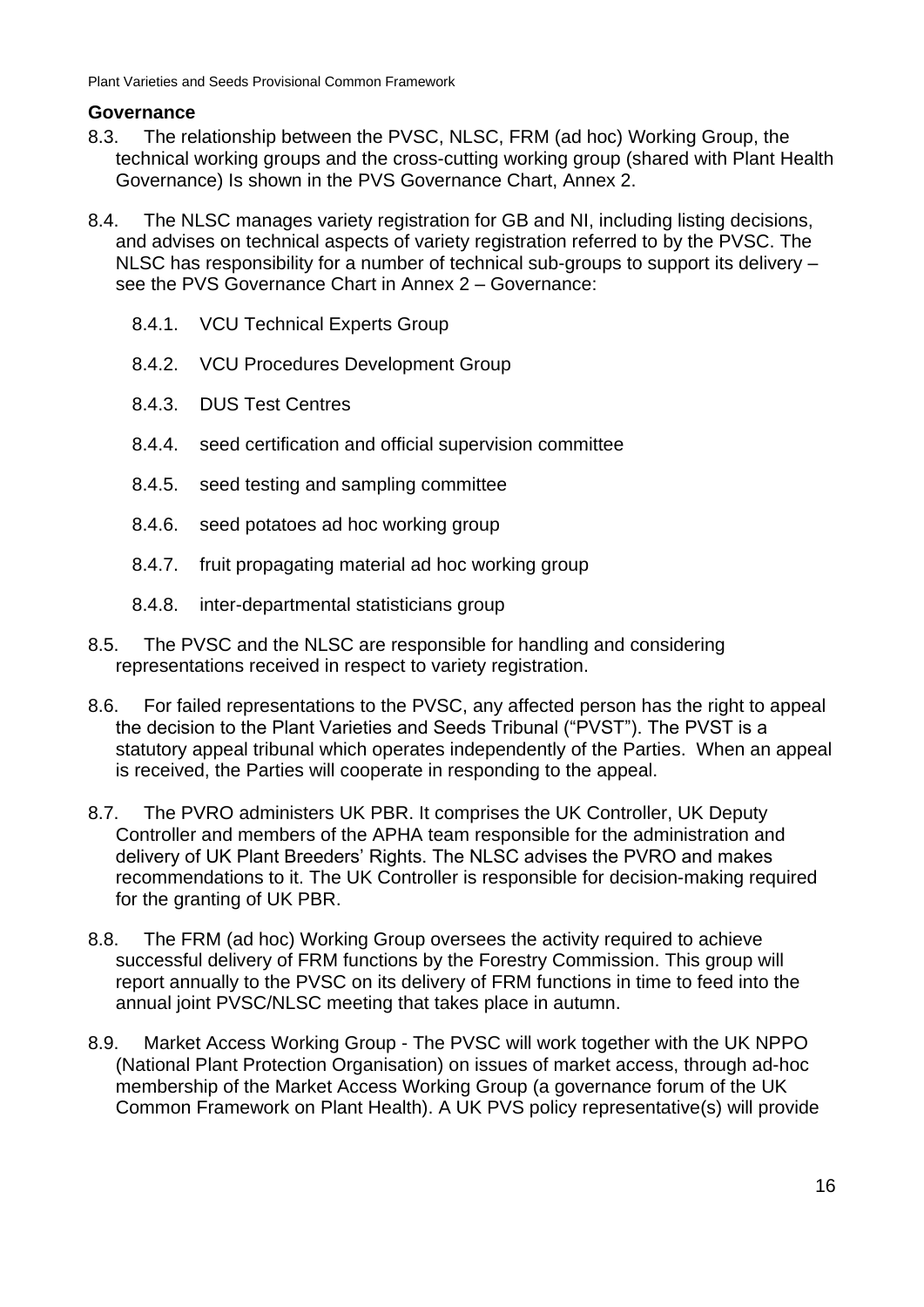advice on marketing of seed and other plant propagating material, and rights protection issues associated with market access.

8.10. In addition to the shared governance bodies and linkages with the UK Common Framework on Plant Health, Parties to both Common Frameworks commit to maximise collaboration and share information on proposals/issues that potentially impact/affect both policy areas. All Parties will ensure good working practice whereby colleagues with responsibility for PVS or/and plant health are informed of such proposals/issues at the earliest opportunity.

#### **Principles for decision-making**

- 8.11. The Parties commit to maintaining minimum standards for seeds marketing as set out in legislation providing reassurance for our trading partners, whilst allowing freedom for Parties to flex above these minimum standards in line with the JMC (EN) framework principles. The PVSC commits to a common approach in considering changes to these minimum standards, as set out in the "Protocol– Proposals for Legislation" (to follow),
- 8.12. In exceptional circumstances, Defra, SG, and WG members of the PVSC may grant a temporary derogation to market seed below minimum standards, as set out in the "Protocol - Derogations for temporary marketing of seed of a lower germination standard" (to follow).
- 8.13. Defra, SG and WG members of the PVSC will follow the decision-making guidelines set out in "Protocol - Applicant Country Equivalence Recognition Request" (to follow) when a country outside the British Islands makes an application for its plant material to be recognised as equivalent to plant material produced under the Parties' legislation and practises. The principle for decision making is that the Parties are in agreement, whether this is, for example, a change to a quality standard for marketing across the UK or for divergence. This is without prejudice to any existing divergence and application of the NIP.
- 8.14. Where a Party wishes to pursue a divergent policy or measure, the PVSC should consider any evidence regarding the impact of the divergence, including any impact on the functioning of the UK internal market, international trade and international obligations. If one Party considers that a new policy or measure will have an unacceptable impact on any of these areas, and the matter cannot be resolved by the PVSC it may trigger the dispute resolution mechanism (see Dispute Resolution).
- 8.15. The most likely sources of legislative change or proposals for change are: international organisations, stakeholders, the NLSC and its supporting groups, and the EU. Parties will monitor changes in EU legislation and present them for discussion by the PVSC and assessment of impact. Changes may initially be through a temporary experiment.

#### **Disputes**

8.16. The Parties to this Common Framework have agreed that if there is a dispute on a decision, every effort will be made to resolve this dispute at the lowest possible level -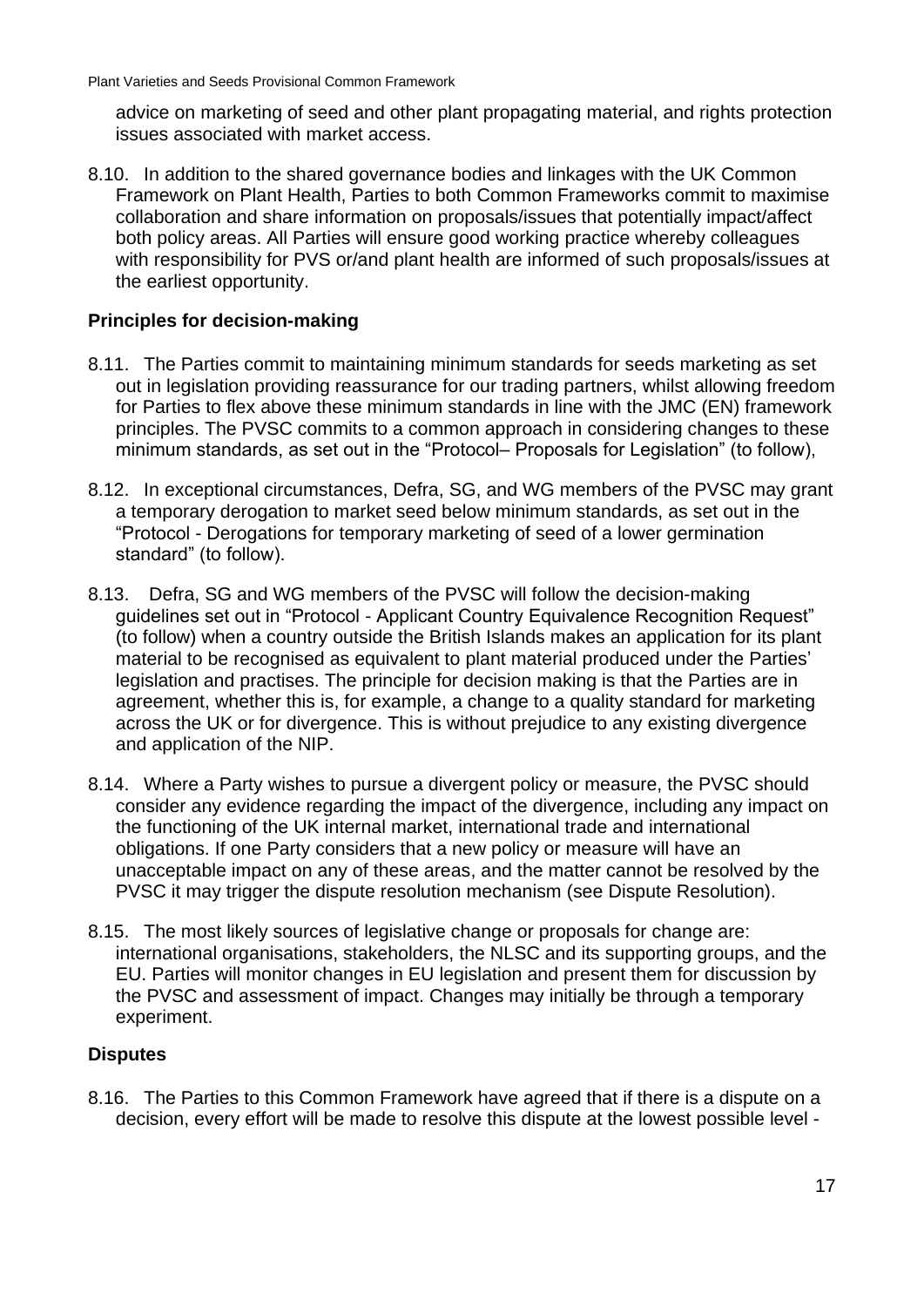namely through the NLSC and/or the PVSC. If a dispute cannot be resolved, Parties will follow the dispute resolution process outlined in section 13 of this document.

8.17. Any disputes between Parties will be recorded by the PVSC secretariat, as this may help to inform the Review and Amendment process for this document when it is next conducted.

#### **9. Roles and responsibilities of each Party to the Common Framework**

#### **Parties**

- 9.1. The Parties to this Common Framework are responsible for confidentiality, to ensure that information that they each may provide is subject to appropriate safeguards and that the confidentiality and sensitivity of such information is respected. Therefore, without prejudice to the legal requirements relating to data protection and freedom of information, unpublished information will not be disclosed to third parties without written permission of the relevant Party that provided the information.
- 9.2. All Parties are also committed to avoid conflicts of interest during decision-making, in line with the "Ways of Working" section of this Common Framework.
- 9.3. The Parties to this Common Framework are also responsible for:
	- 9.3.1. Setting the policy and decision-making process for variety registration, which is administered by APHA;
	- 9.3.2. Facilitating the appointment of the UK Controller and the UK Deputy Controller through their respective Ministers;
	- 9.3.3. Meeting international obligations, and coordination, attendance and representation of the UK in international fora;
	- 9.3.4. Providing the appropriate personnel for the PVSC and NLSC, and for the sub-groups of these committees as outlined in Annex 2;
	- 9.3.5. Implementation of legislation;
	- 9.3.6. Adhering to the "Provision of Information and Collaboration" principles outlined in the "Ways of Working" section of this Common Framework;
	- 9.3.7. Cooperation on engagement with stakeholders so that a unified message will be delivered across Parties;
	- 9.3.8. Sharing information and scientific research in a spirit of openness and transparency and to facilitate the effective operation of the Framework; information sharing protocols may be established, and;
	- 9.3.9. Maintenance of knowledge required to make policy decisions on a UK basis; specifically, to maintain capacity and expertise to ensure the functioning of the PVRO, complete representation at Committees for joint decision-making, and for effective administration and provision of services.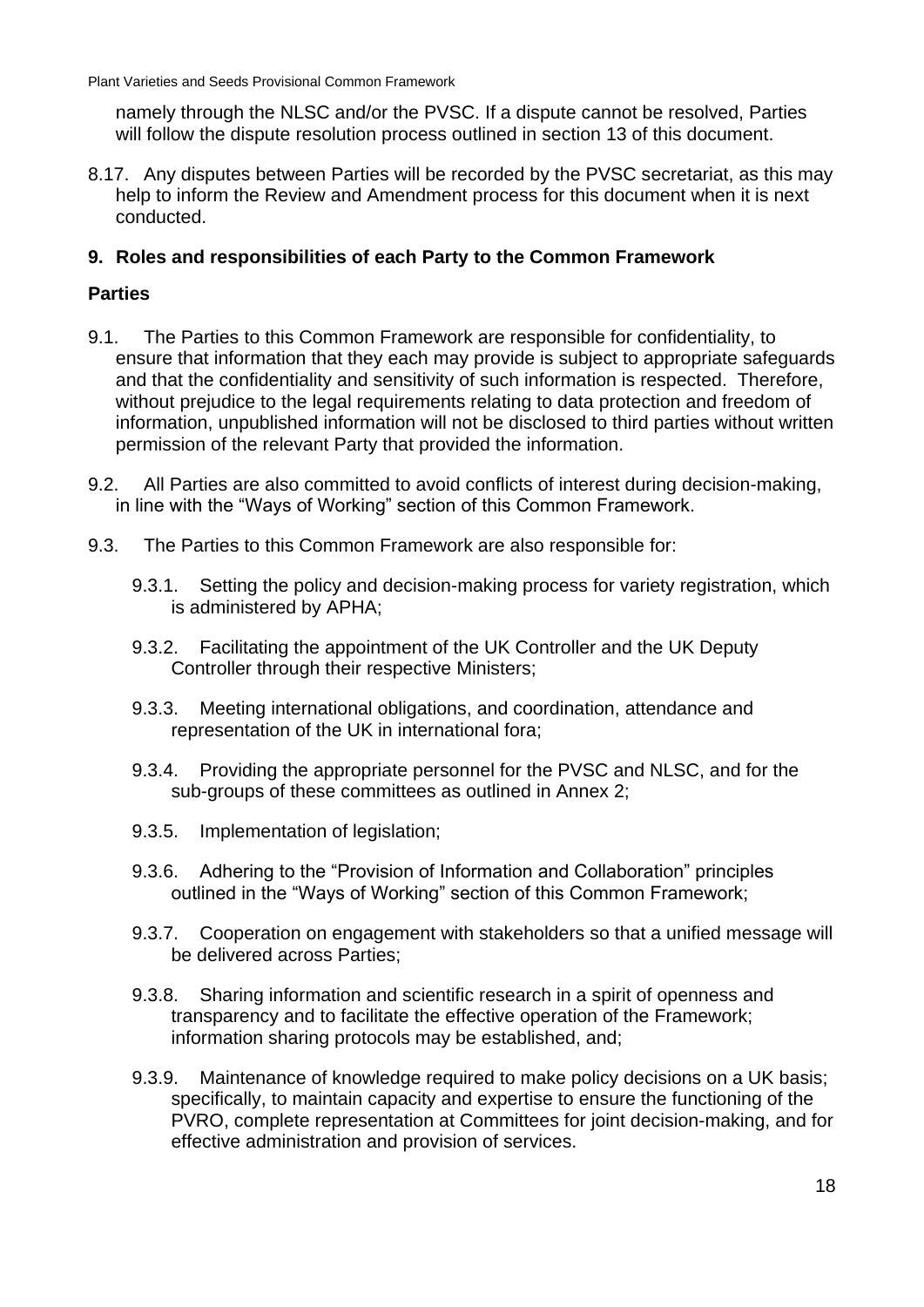#### **Defra**

9.4. Defra is responsible for strategic oversight, policy development and legislation in England. It is also responsible for providing UK representation at international fora. Defra provides the Secretariat for the PVSC. Certification activities of seed and other plant propagating material, licensing of businesses and individuals, and enforcement in England is undertaken by APHA. Testing of agricultural seed is undertaken by the Official Seed Testing Station at NIAB.

#### **Welsh Government**

9.5. The Welsh Government is responsible for strategic oversight, policy development and legislation in Wales. The Welsh Government uses the delivery services of APHA for certification activities of seed and other plant propagating material, licensing of businesses and individuals, and enforcement. Testing of agricultural seed is undertaken by the Official Seed Testing Station at NIAB.

#### **DAERA**

9.6. DAERA is responsible for strategic oversight, policy development and legislation in Northern Ireland. DAERA is responsible for certification and marketing of seed and plant propagating material (including forest reproductive material) in Northern Ireland. As the certifying authority for Northern Ireland, DAERA is responsible for the administration, enforcement and inspection of certification schemes for seed and plant propagating material. Testing of agricultural seed is undertaken by the Official Seed Testing Station at the Agri-Food and Biosciences Institute (AFBI). DAERA is also responsible for the licensing of seed samplers and crop inspectors in Northern Ireland.

#### **Scottish Government**

- 9.7. The Scottish Government is responsible for strategic oversight, policy development and legislation in Scotland. Certification work in Scotland is undertaken by SASA, a division of the Agriculture and Rural Economy Directorate, within the Scottish Government, who divide the work up into three areas.
- 9.8. Seed Potato Certification is carried out by SASA officials who provide for the administration and inspections as well as a range of scientific activities in support of seed potato classification.
- 9.9. Seed Certification for cereals and non-cereal seed species is a mixture of official and licensed activities undertaken by SASA, SG Agricultural staff and licensed individuals from the seed industry. The licensing, training, examination, official supervision and enforcement work is the responsibility of SASA and Agricultural staff.
- 9.10. Seed testing is undertaken at its Official Seed Testing Station, for cereals and noncereal seed species. The licensing, training, examination, official supervision and enforcement work is the responsibility of the OSTS Chief Officer, SASA and Agricultural staff.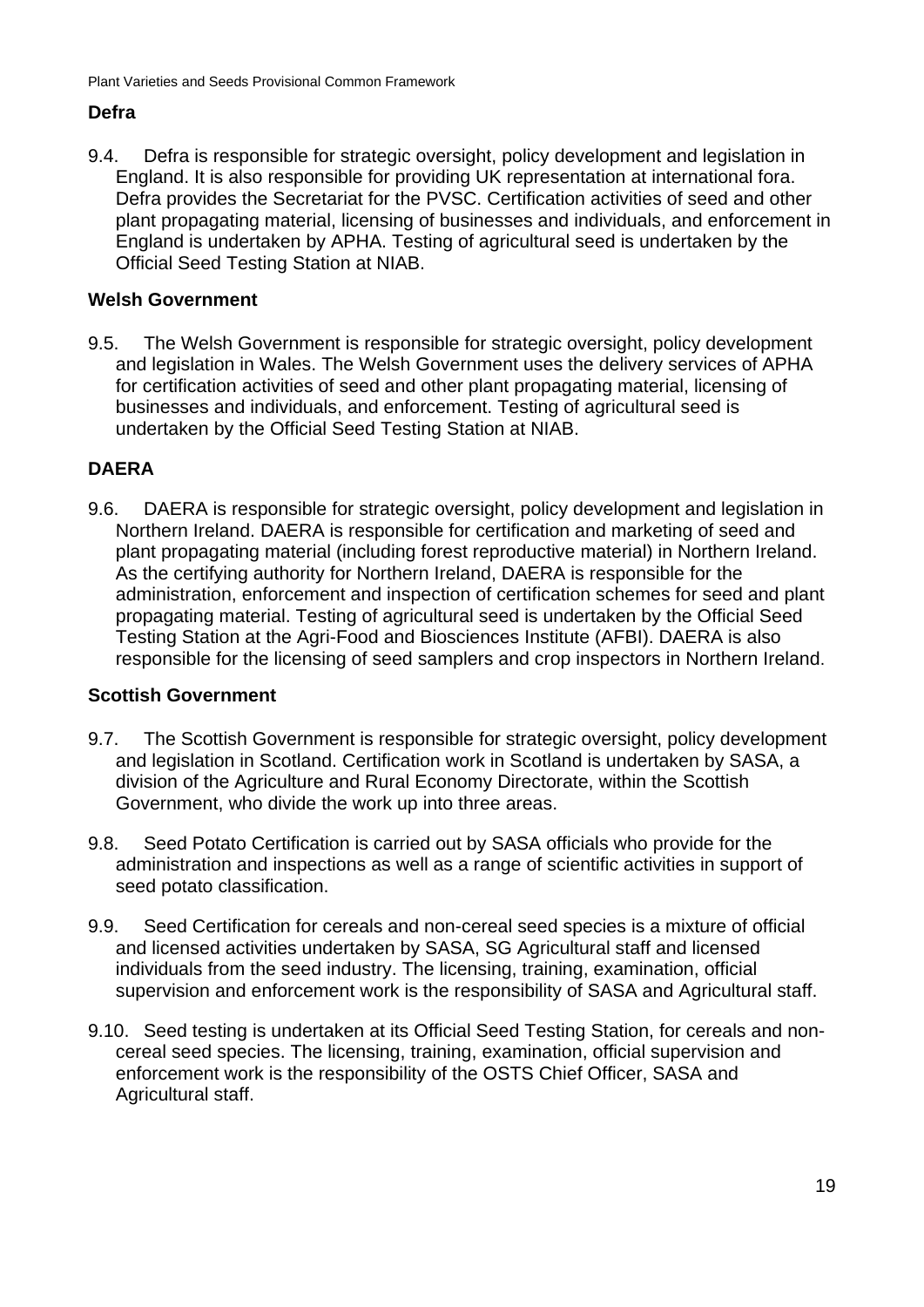- 9.11. Soft fruit certification is carried out by the Horticultural Marketing Unit (HMU) in SASA. HMU also oversees the controls for both ornamental and vegetable plant material.
- 9.12. SASA is also responsible for delivery of plant health activities in Scotland and combines the management of the regulatory requirements for plant health and PVS where this is appropriate.

#### **Ways of Working**

- 9.13. This section of the Common Framework describes the working arrangements to maximise co-operation and collaboration, thereby ensuring value for money by making the most effective use of resources, specifically:
	- 9.13.1. Provision of Information Parties will endeavour to provide each other with full, open and timely access to information which the others may need in order to effectively discharge their responsibilities. They will keep each other informed of contact with third countries on relevant trade related matters and have coordinated liaison on press and publicity matters. They will keep each other informed on matters of mutual interest, including opportunities for collaboration and sharing of resources (for example in research projects and developments) and on contact with stakeholders and external communications.
	- 9.13.2. Collaboration Parties will work together to develop policy on matters of mutual interest and shall endeavour to reach agreement, working together to resolve disagreements. The Parties will contribute to UK policy positions for international meetings, including timely reporting of outcomes, and liaising on proposals emanating from them.

#### **10.Roles and responsibilities of existing or new bodies**

#### **APHA (An Agency of Defra)**

- 10.1. APHA is responsible for the management of certification activities, licensing of businesses and individuals, and enforcement in England and Wales. Most of the technical work in assuring seed company activities is done by NIAB under a contract with APHA. NIAB is responsible for seed testing at the Official Seed Testing Station and the oversight of licensed testing stations.
- 10.2. APHA coordinates the delivery of variety registration and PBR. It receives and manages applications, coordinates testing, and provides the secretariat for the NLSC. It manages the Seed Potato Classification Scheme (SPCS) and the Fruit Propagating Certification Scheme (FPCS) in England and Wales.
- 10.3. APHA is also responsible for delivery of plant health activities in England and Wales, on behalf of the Secretary of State and Welsh Ministers, and combines the management of the regulatory requirements for plant health and PVS where this is appropriate.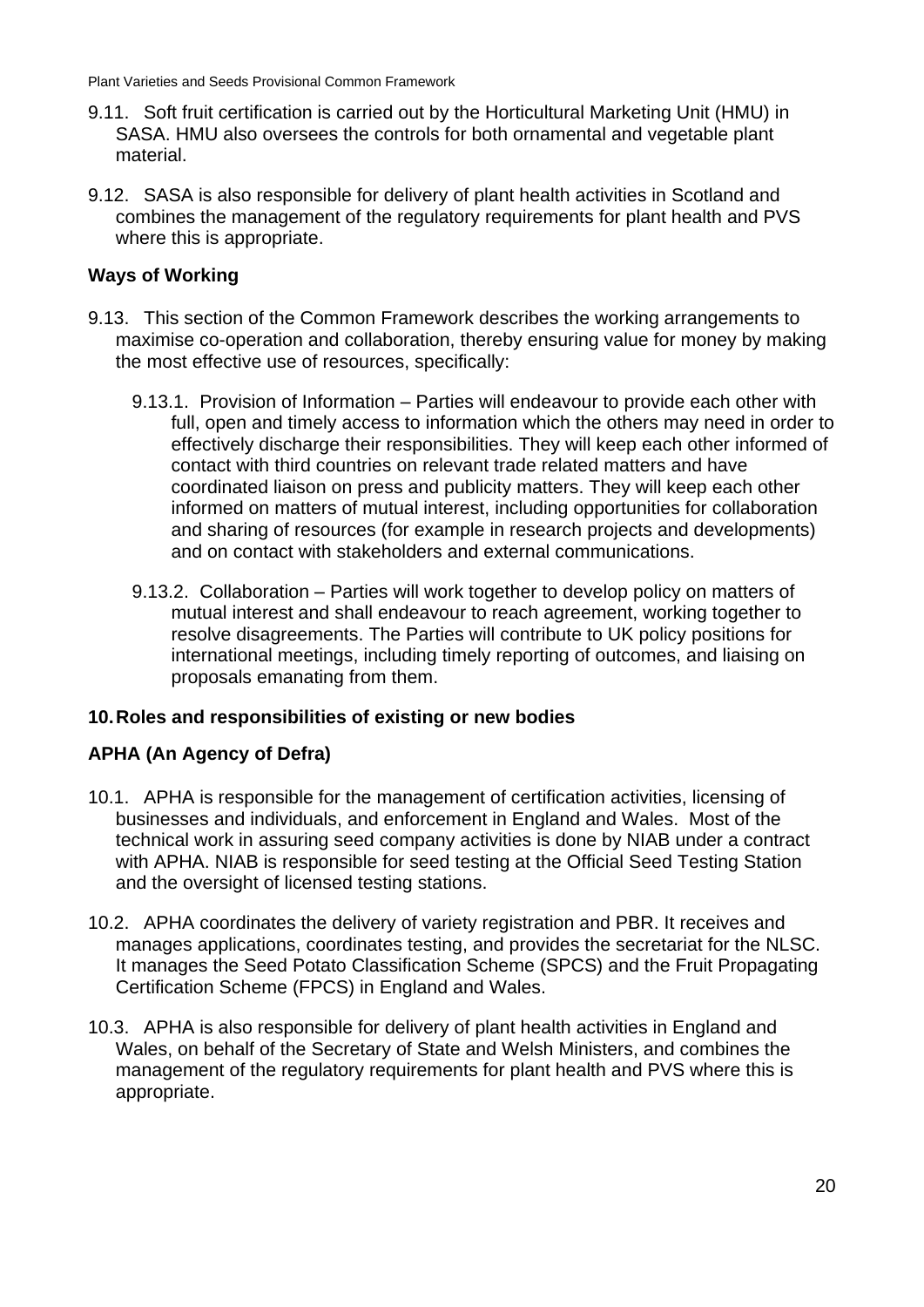#### **AFBI**

- 10.4. AFBI is responsible for the testing of agricultural seed at its Official Seed Testing Station on behalf of DAERA.
- 10.5. AFBI is also responsible for delivery of plant health activities in Northern Ireland and combines the management of the regulatory requirements for plant health and PVS where this is appropriate.

#### **Forestry Commission**

- 10.6. The Forestry Commission delivers the FRM functions, as well as plant health functions, on behalf of Great Britain, as detailed in Schedule 3 of the Memorandum of Understanding for the Cross-Border provision of Forestry Functions and Research Delivery.
- 10.7. The Forestry Commission is responsible for coordination and attendance of the FRM (ad hoc) Working Group. This group will provide a report of relevant issues to the PVSC on an annual basis, ahead of the joint PVSC/NLSC annual meeting in the autumn, including proposals for changes to marketing regulations, and coordination with DAERA on Northern Ireland forestry issues.
- 10.8. The Forestry Commission also has responsibility for arranging for delegates to attend meetings of the OECD Forest Seed and Plant Scheme Technical Working Group, normally in April and October each year.

#### **Crown Dependencies**

9.9 The PVSC will engage with the Crown Dependencies, as necessary, on areas of mutual interest.

#### **11. Monitoring**

- 11.1. The PVSC has overall responsibility for monitoring of the Common Framework. This will be reviewed at the annual meeting between the NLSC and the PVSC.
- 11.2. The purpose of monitoring is to assess:
	- 11.2.1. intergovernmental cooperation and collaboration as a result of the Framework;
	- 11.2.2. whether Parties are implementing and complying with the Framework;
	- 11.2.3. whether divergence has taken place in contravention of the common framework principles; and
	- 11.2.4. whether any divergence that has taken place has had an inadvertent impact on the policy area covered by the framework.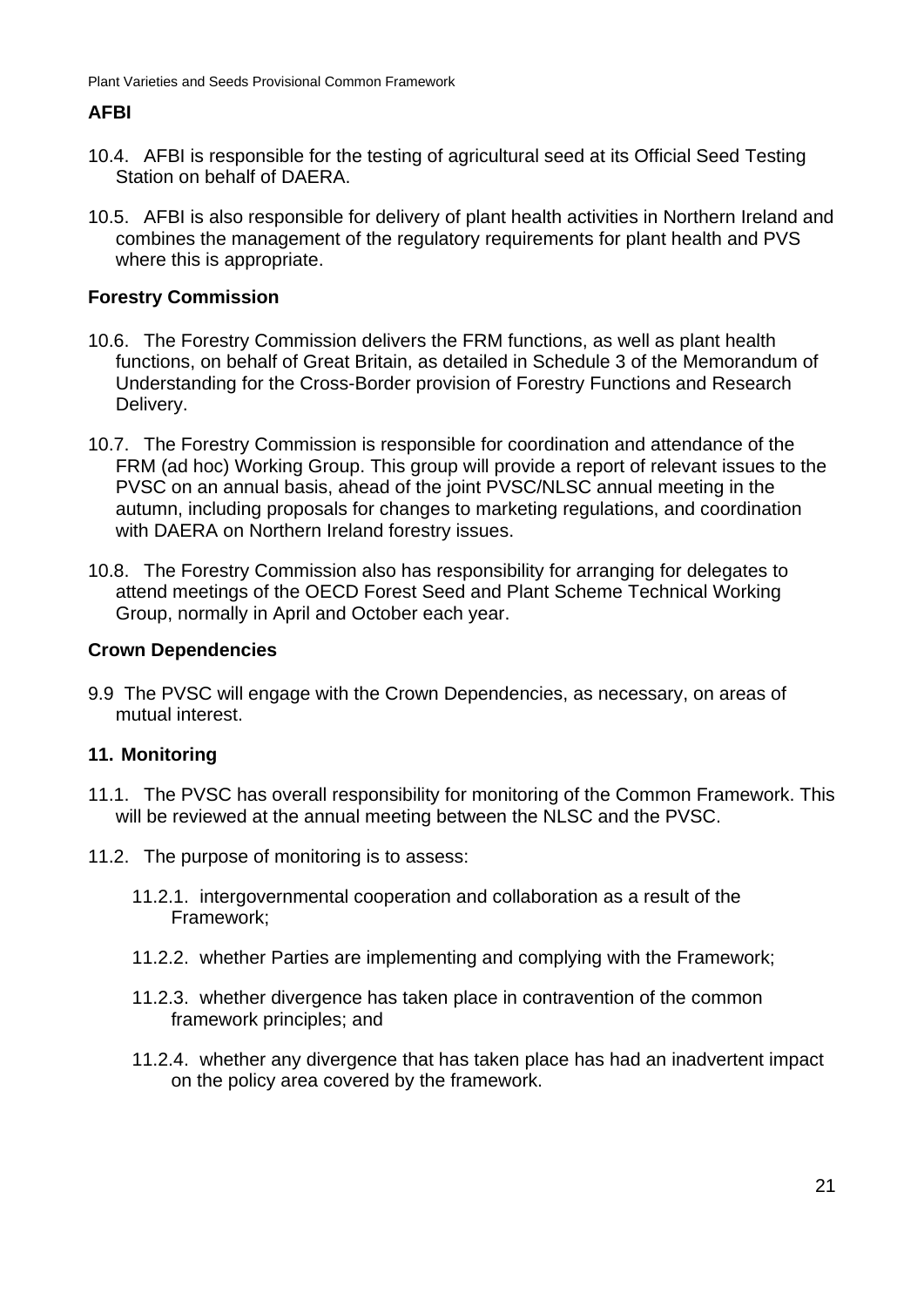- 11.3. The outcome of this monitoring will be used to inform joint decision-making going forward and the next review and amendment process. If there is an unresolved disagreement, the dispute avoidance and resolution mechanism should be used.
- 11.4. The PVSC will define its responsibility in terms of monitoring at a future meeting and describe the arrangements needed.

#### **12.Review and Amendment**

#### **Process**

- 12.1. The Review and Amendment Mechanism (RAM) will ensure the Common Framework can adapt to changing policy and governance environments in the future.
- 12.2. There are two types of review which are outlined below. The process for agreeing amendments should be identical regardless of the type of review.
- 12.3. The RAM relies on consensus at each stage of the process from the Ministers responsible for the policy areas covered by the Common Framework.
- 12.4. Third parties can be consulted by any Party to the Common Framework to provide advice at any stage in the process. These include other government departments or bodies as well as external stakeholders such as NGOs and interest groups.
- 12.5. At the outset of the review stage, Parties to the Common Framework will agree timelines for the process, including the possible amendment stage.
- 12.6. If agreement is not reached in either the review or amendment stage, Parties to the Common Framework can raise a dispute through the Common Framework's dispute avoidance and resolution mechanism.

#### **Review Stage**

- 12.7. The Common Framework will be reviewed by the PVSC, after the first six months or in light of the outcomes of the Inter-Governmental Relations Review, whichever comes first.
- 12.8. Following the first review a periodic review of the Common Framework will be carried out by the PVSC every 3 years.
	- 12.8.1. The period of 3 years starts from the conclusion of a periodic review and any amendment stages that follow.
	- 12.8.2. During the periodic review, the PVSC will discuss whether the governance and operational aspects of the Common Framework are working effectively.
	- 12.9. An exceptional review of the Common Framework is triggered by a 'significant issue'. Any Parties to the Common Framework can request an exceptional review by notifying the PVSC. The PVSC will decide whether an exceptional review is needed.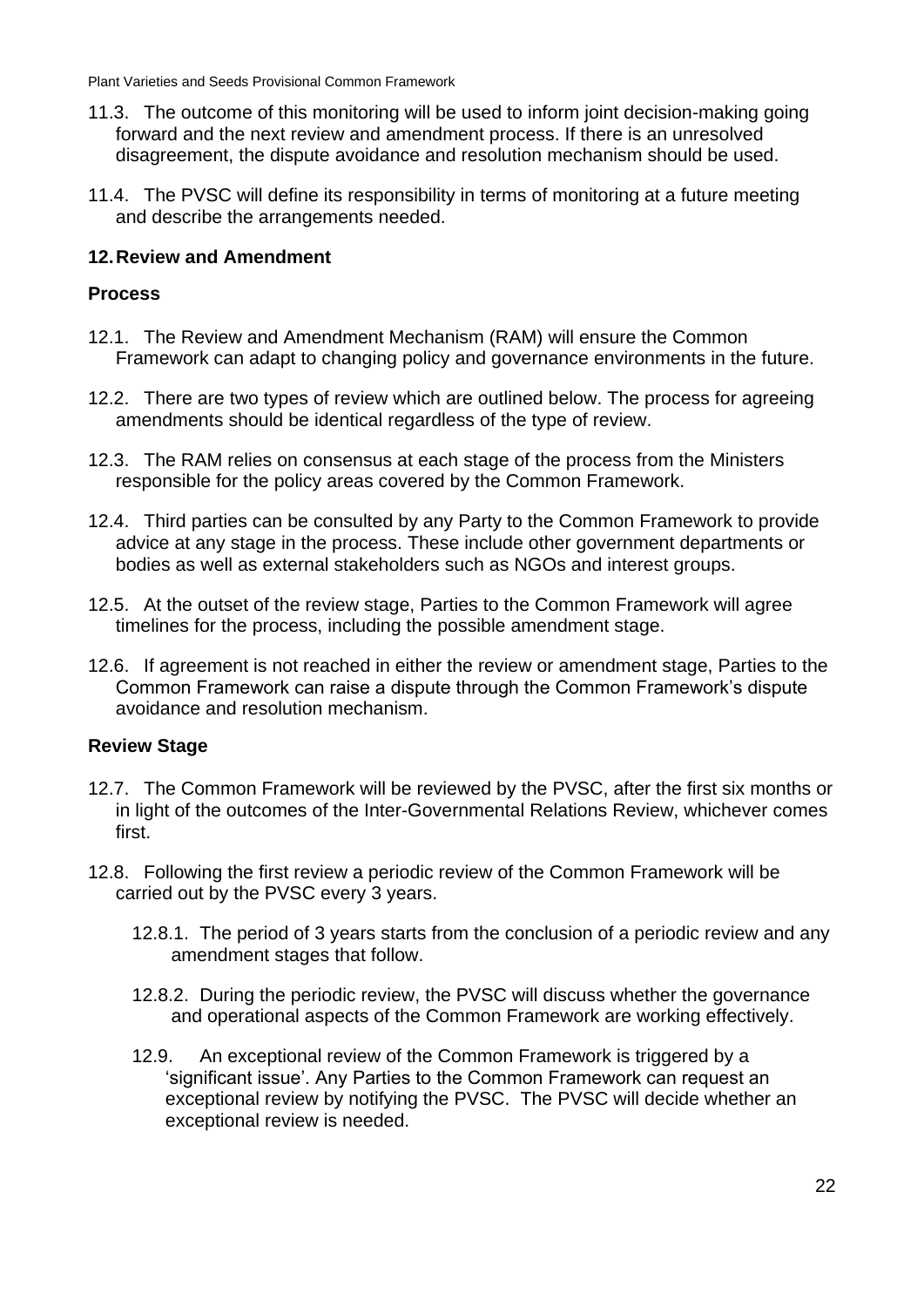- 12.9.1. A significant issue must be time sensitive and fundamentally impact the operation and/or the scope of the Common Framework.
- 12.9.2. The exceptional review may include a review of governance structures if all Parties agree it is required. Otherwise, these issues are handled in the periodic review.
- 12.9.3. The same significant issue cannot be discussed within six months of the closing of that issue.
- 12.10. The amendment stage can only be triggered through unanimous ministerial agreement. If Parties agree that no amendment is required, the relevant time period begins again for both review types (for example, it will be three years until the next periodic review and at least six months until the same significant issue can trigger an exceptional review.)

#### **Amendment Stage**

- 12.11. Following agreement that the Parties wish to enter the amendment stage, the Parties will enter into discussion around the exact nature of the amendment. This will be led by the PVSC.
- 12.12. If an amendment is deemed necessary during either type of review, the existing Common Framework will remain in place until a final amendment has been agreed by the PVSC.
- 12.13. All amendments to the Common Framework must be agreed by all Parties, via the PVSC within agreed timescales, and a new non-legislative agreement signed by all Parties.
- 12.14. If the PVSC cannot agree whether or how a Common Framework should be amended this may become a dispute and as such could be raised through the framework's dispute avoidance and resolution mechanism.

#### **13.Dispute Resolution**

#### **Process**

- 13.1. A disagreement between Parties to this Common Framework becomes a 'dispute' when it enters the formal dispute avoidance and resolution process set out in the appropriate intergovernmental structures, currently under review as referred to in paragraph 2.16.
- 13.2. The goal of this dispute avoidance and resolution mechanism is therefore to avoid escalation to the formal dispute avoidance and resolution process that is set out in the appropriate intergovernmental structures.
- 13.3. This mechanism will be utilised only when genuine agreement cannot be reached and divergence would impact negatively on the ability to meet the Common Frameworks' principles. In those areas where a common approach is not needed in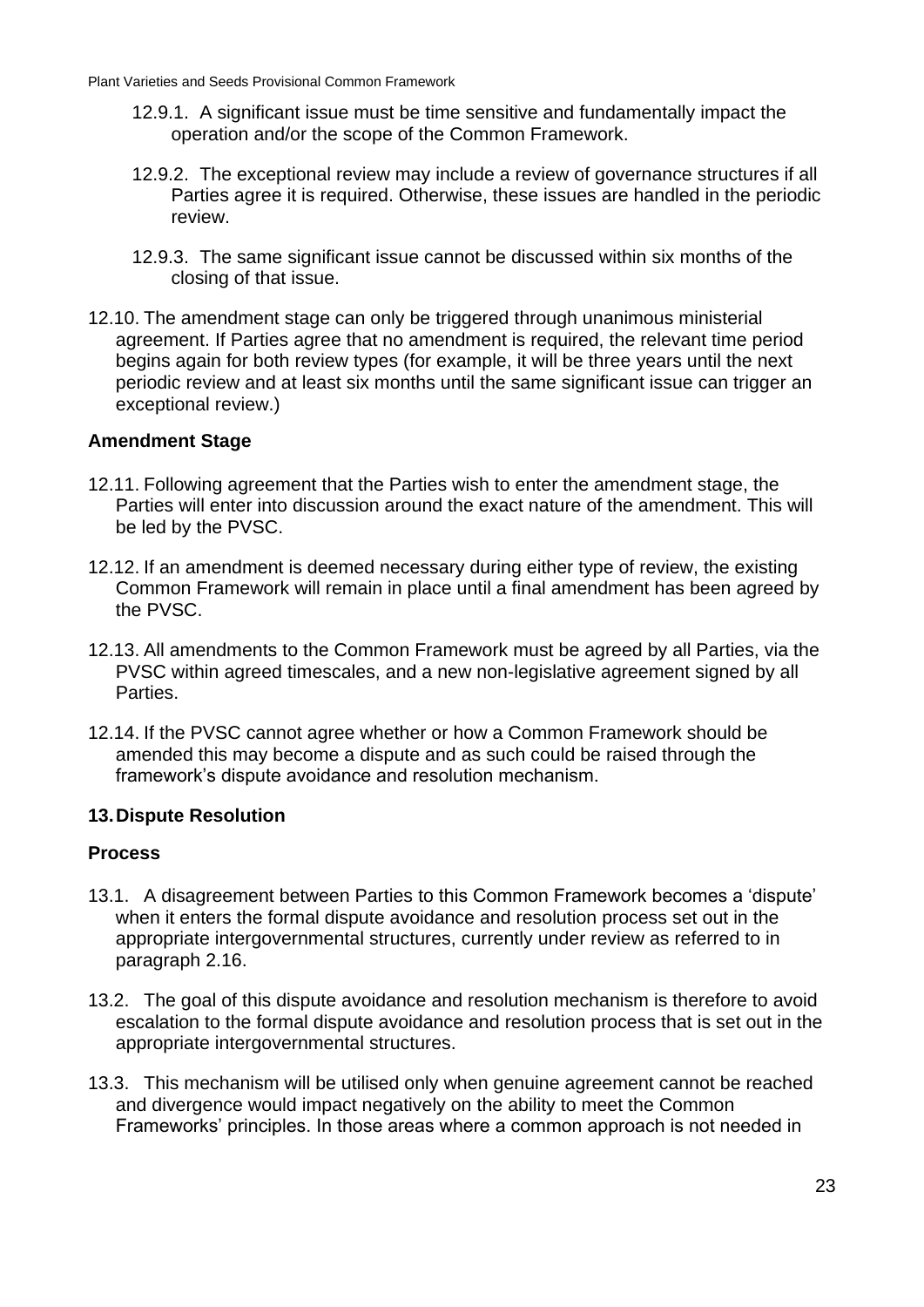order to meet these principles an agreement to diverge could be considered an acceptable resolution.

- 13.4. In the event of a dispute, the intention is to resolve issues at the earliest opportunity at official level.
	- 13.4.1. The starting point is discussion through the NLSC, on technical issues and the PVSC on policy issues.
	- 13.4.2. If the NLSC cannot resolve a dispute it can be escalated to the PVSC for consideration.
	- 13.4.3. If the PVSC cannot resolve the dispute, then senior officials will be nominated to contribute to the dispute resolution.
	- 13.4.4. Where disputes are of a technical nature, the senior officials group nominated by the PVSC may refer the dispute back to the NLSC or appropriate subgroup in order to gather more scientific evidence to help resolve the dispute.
	- 13.4.5. If necessary, if a dispute cannot be resolved, it can then be escalated to the Senior Officials Programme Board.
	- 13.4.6. If this fails, it would then be escalated to ministerial level at the Inter-Ministerial Group for Environment, Food and Rural Affairs (IMG (EFRA)) via the Senior Officials Programme Board.
	- 13.4.7. The last step in the dispute resolution would be with appropriate intergovernmental structures at the highest level.

#### **Timescales for escalation of disputes**

13.5. When a dispute is raised at official level, consideration will be given to the urgency of the dispute (i.e. how quickly a decision is required) by the PVSC who will develop and agree an assessment. This assessment will guide timescales for escalation of the dispute within the governance structure, with decisions requiring a more immediate resolution being escalated more quickly.

#### **Evidence gathering**

13.6. At each stage further evidence may be requested from the preceding forum before the dispute is discussed.

#### <span id="page-22-0"></span>**Part 4: Practical next steps and related issues**

#### **14.Next Steps**

#### **Stakeholder Engagement**

14.1. An infographic for stakeholders has been finalised which describes the Common Framework. This will be updated when we consult further after publication of the Common Framework.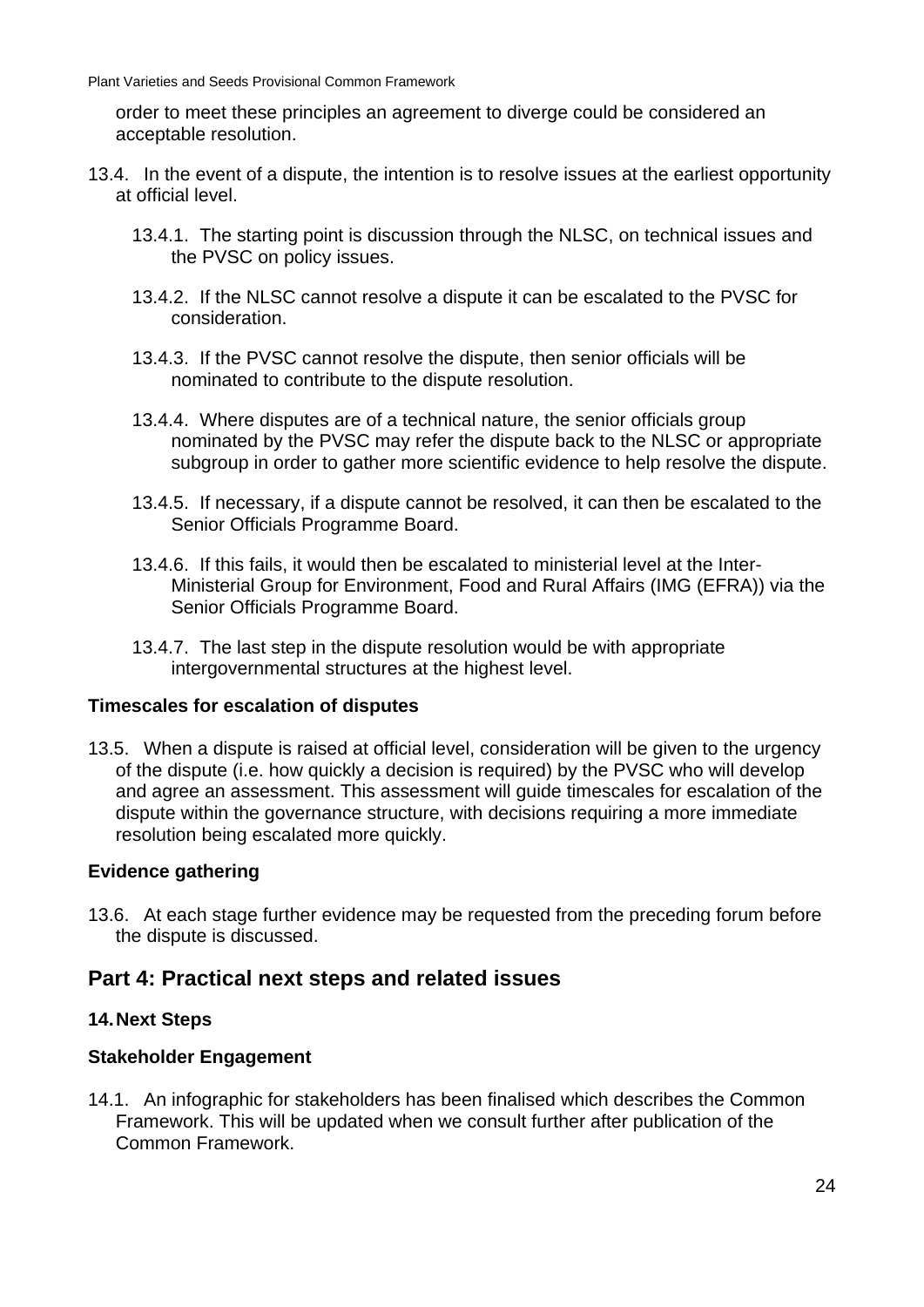14.2. Stakeholders were invited to comment or feedback on a summary of the Common Framework in a previous informal consultation that was put to key industry representatives to engage with them on its development, though minimum feedback was received.

#### **Linkages with the Plant Health Framework**

- 14.3. Work has been undertaken to ensure a good relationship between the PVS and Plant Health Common Frameworks.
	- 14.3.1. Interaction between the two Common Frameworks will be through the following groups: Market Access working group, FRM (ad hoc) Working Group, Seed Potatoes Ad-Hoc Working Group and Fruit Propagating Material Ad Hoc Working Group.
	- 14.3.2. The Parties to the PVS Common Framework are represented on the Market Access Working Group by a Defra policy team member.
	- 14.3.3. Linkages will continue to be explored with the plant health Common Framework for the Seed Potatoes Ad-Hoc Working Group and the Fruit Propagating Material Ad-Hoc Working Group.
	- 14.3.4. The FRM (ad hoc) Working Group is led by the Forestry Commission, which has links with the PH Framework on tree health matters and will provide reports to the annual PVSC and NLSC joint meeting.

#### **Protocols and Terms of Reference**

- 14.4. The PVSC has developed proposed protocols that provide detail on the processes the Parties will follow in four discrete areas: equivalence recognition requests from other countries; international representation and coordination; proposing legislation; and derogations for temporary marketing of seed of a lower germination standard.
- 14.5. The protocols will be included within the draft concordat.
- 14.6. There is an ongoing review of the existing Terms of Reference (ToR) for the PVSC and NLSC.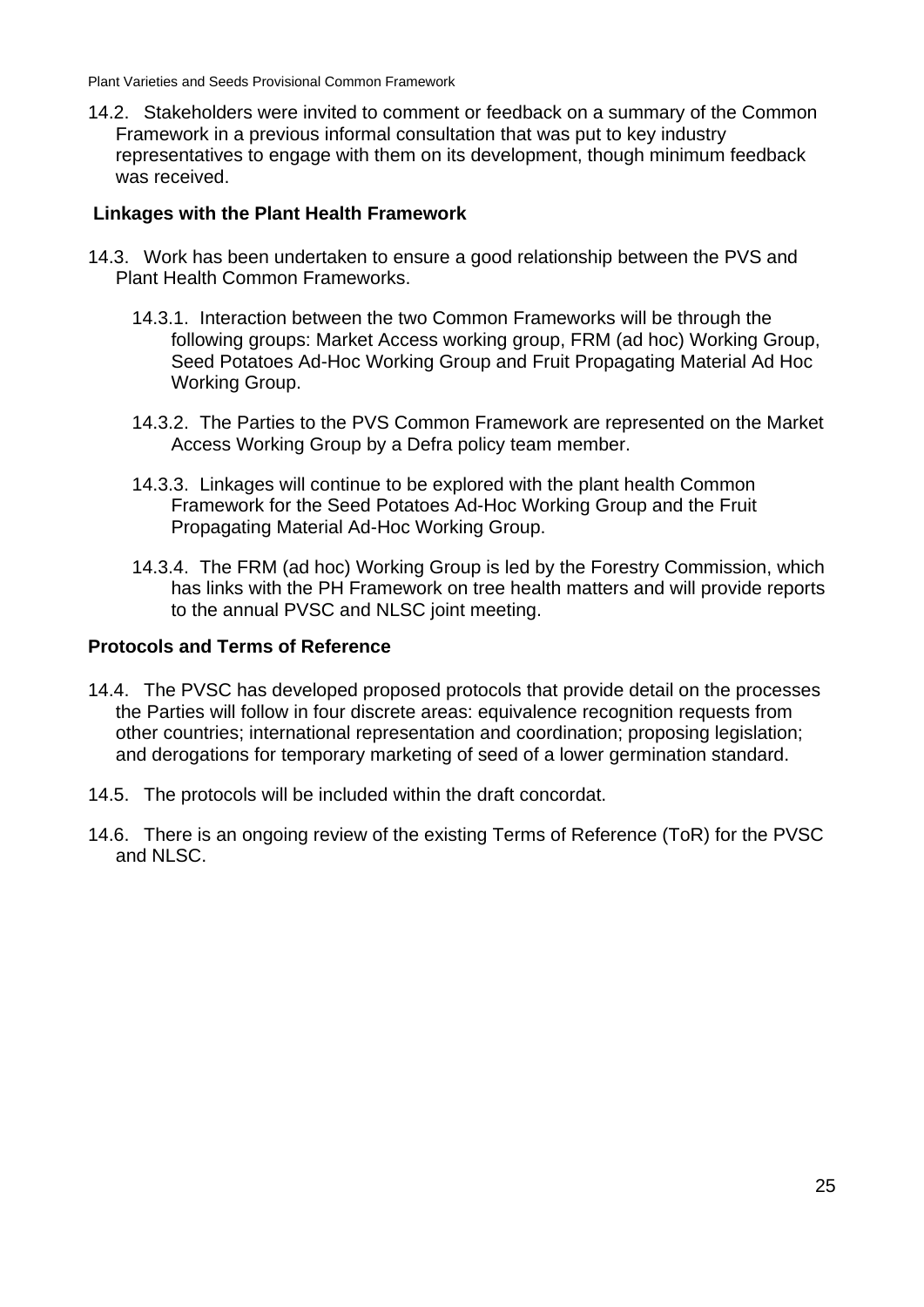#### <span id="page-24-0"></span>**Annex A - Joint Ministerial Committee (EU Negotiations) Communique, October 2017**

#### **Common Frameworks: Definition and Principles**

#### **Definition**

As the UK leaves the European Union, the Government of the United Kingdom and the devolved administrations agree to work together to establish common approaches in some areas that are currently governed by EU law, but that are otherwise within areas of competence of the devolved administrations or legislatures. A framework will set out a common UK, or GB, approach and how it will be operated and governed. This may consist of common goals, minimum or maximum standards, harmonisation, limits on action, or mutual recognition, depending on the policy area and the objectives being pursued. Frameworks may be implemented by legislation, by executive action, by memorandums of understanding, or by other means depending on the context in which the framework is intended to operate.

#### **Context**

The following principles apply to common frameworks in areas where EU law currently intersects with devolved competence. There will also be close working between the UK Government and the devolved administrations on reserved and excepted matters that impact significantly on devolved responsibilities.

Discussions will be either multilateral or bilateral between the UK Government and the devolved administrations. It will be the aim of all participants to agree where there is a need for common frameworks and the content of them.

The outcomes from these discussions on common frameworks will be without prejudice to the UK's negotiations and future relationship with the EU.

#### **Principles**

- 1. Common frameworks will be established where they are necessary in order to:
	- enable the functioning of the UK internal market, while acknowledging policy divergence;
	- ensure compliance with international obligations;
	- ensure the UK can negotiate, enter into and implement new trade agreements and international treaties;
	- enable the management of common resources:
	- administer and provide access to justice in cases with a cross-border element; and
	- safeguard the security of the UK.

2. Frameworks will respect the devolution settlements and the democratic accountability of the devolved legislatures, and will therefore:

● be based on established conventions and practices, including that the competence of the devolved institutions will not normally be adjusted without their consent;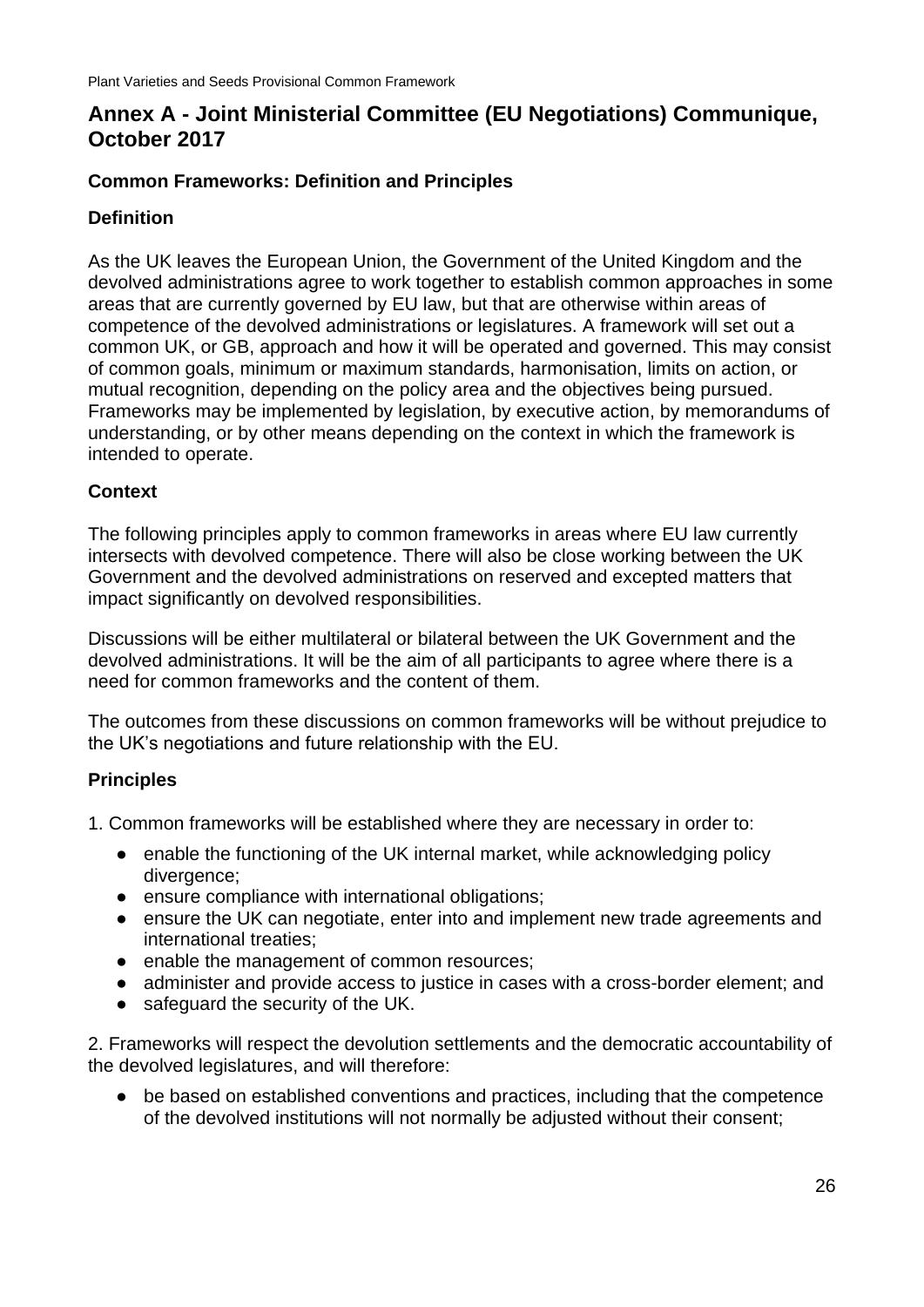- maintain, as a minimum, equivalent flexibility for tailoring policies to the specific needs of each territory as is afforded by current EU rules; and
- lead to a significant increase in decision-making powers for the devolved administrations.

3. Frameworks will ensure recognition of the economic and social linkages between Northern Ireland and Ireland and that Northern Ireland will be the only part of the UK that shares a land frontier with the EU. They will also adhere to the Belfast Agreement.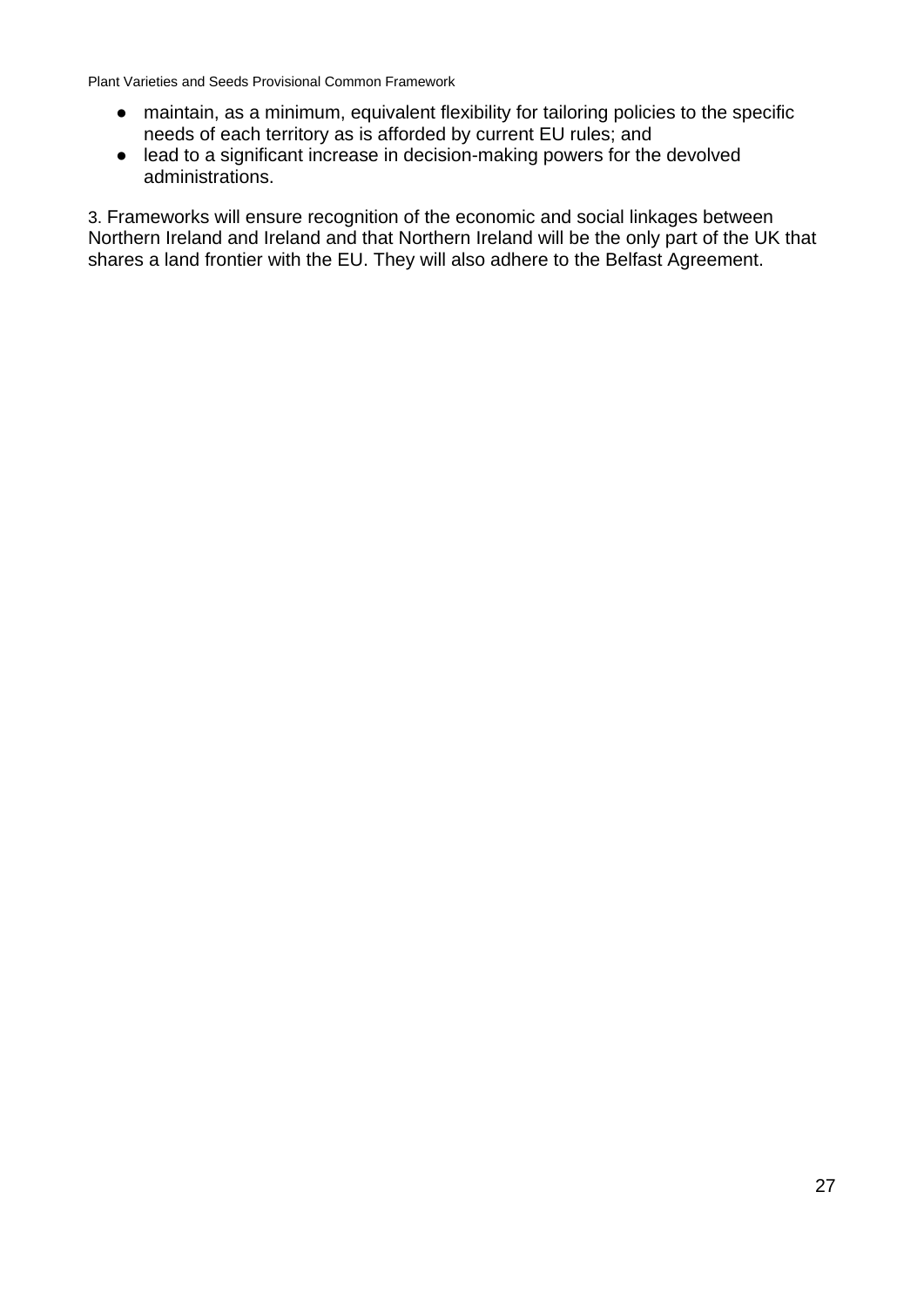#### <span id="page-26-0"></span>**Annex 1 – Legislation<sup>2</sup>**

#### **Part A – Plant Breeders' Rights**

- [The Plant Breeders' Rights Regulations 1978 \(S.I. 1978/294\) \(regulation 18 \(and regulation](https://www.legislation.gov.uk/uksi/1978/294/contents/made)  [3 as it applies to regulation 18\) as saved by SI 1998/1027\)](https://www.legislation.gov.uk/uksi/1978/294/contents/made)
- [The Plant Varieties Act 1997](http://www.legislation.gov.uk/ukpga/1997/66) (1997 c. 66)
- [The Plant Breeders' Rights \(Information Notices\) Regulations 1998](https://www.legislation.gov.uk/uksi/1998/1024/contents/made) (S.I. 1998/1024)
- The Plant Breeders' Rights (Farm Saved Seed) (Specification of Species and Groups) [Order 1998](https://www.legislation.gov.uk/uksi/1998/1025/contents/made) (S.I. 1998/1025)
- [The Plant Breeders' Rights \(Farm Saved Seed\) \(Specified Information\) Regulations 1998](https://www.legislation.gov.uk/uksi/1998/1026/contents/made) (S.I. 1998/1026).
- [The Plant Breeders' Rights Regulations 1998](https://www.legislation.gov.uk/uksi/1998/1027/contents/made) (S.I. 1998/1027)
- [The Patents and Plant Variety Rights \(Compulsory Licensing\) Regulations 2002](http://www.legislation.gov.uk/uksi/2002/247/made) (S.I. 2002/247)
- [The Plant Breeders' Rights \(Naming and Fees\) Regulations 2006](http://www.legislation.gov.uk/uksi/2006/648/contents/made) (S.I. 2006/648)
- [The Plant Breeders' Rights \(Amendment etc.\) \(EU Exit\) Regulations 2019 \(S.I. 2019/204\)](https://www.legislation.gov.uk/uksi/2019/204/contents)<sup>3</sup>

#### **Part B – Marketing Seed and other Plant Propagating Material Primary Legislation and powers**

- [The Plant Varieties and Seeds Act 1964](http://www.legislation.gov.uk/ukpga/1964/14) (1964 c. 14)
- [The Seeds Act \(Northern Ireland\) 1965](http://www.legislation.gov.uk/apni/1965/22) (1965 c. 22 (N.I))
- [The Plant Varieties and Seeds \(Northern Ireland\) Order 1973](https://www.legislation.gov.uk/uksi/1973/609/contents/made) (S.I. 1973/609)
- The Aquatic Animal Health and Alien Species in Aquaculture, Animals, and Marketing of [Seed, Plant and Propagating Material \(Legislative Functions and Miscellaneous Provisions\)](https://www.legislation.gov.uk/uksi/2020/1463/contents/made)  [\(Amendment\) \(EU Exit\) Regulations 2020](https://www.legislation.gov.uk/uksi/2020/1463/contents/made) (S.I. 2020/1463)

#### **Part C – Variety Registration**

- [The Seeds \(National Lists of Varieties\) Regulations 2001](http://www.legislation.gov.uk/uksi/2001/3510/contents) (S.I. 2001/3510)
- [The Seeds \(Variety Lists\) Regulations \(Northern Ireland\) 2020](https://www.legislation.gov.uk/nisr/2020/302/contents/made) ( S.R. (NI) 2020 No. 302)
- Relevant parts of the Fruit Plant and Propagating Material Marketing Regulations (see Part D)

#### **Part D – Certification and Marketing of Seed and Material**

- [The Vegetable Seed Regulations 1993](https://www.legislation.gov.uk/uksi/1993/2008/contents/made) (S.I.1993/2008)
- [The Oil and Fibre Plant Seed \(Scotland\) Regulations 2004](http://www.legislation.gov.uk/ssi/2004/317/contents/made) (S.S.I.2004/317)
- [The Cereal Seed \(Scotland\) Regulations 2005](https://www.legislation.gov.uk/ssi/2005/328/contents/made) (S.S.I.2005/328)
- [The Fodder Plant Seed \(Scotland\) Regulations 2005](https://www.legislation.gov.uk/ssi/2005/329/contents/made) (S.S.I.2005/329)
- [The Beet Seeds \(Scotland\) No 2 Regulations 2010](https://www.legislation.gov.uk/ssi/2010/148/contents/made) (S.S.I.2010/148)
- Th[e Seed Marketing Regulations 2011 \(S.I. 2011/463\)](http://www.legislation.gov.uk/uksi/2011/463)
- [The Seed Marketing \(Wales\) Regulations 2012 \(S.I. 2012/245](https://www.legislation.gov.uk/wsi/2012/245/contents/made) (W. 39))
- Th[e Seed Marketing Regulations \(Northern Ireland\) 2016](http://www.legislation.gov.uk/nisr/2016/244/contents) (S.R. (NI) 2016 No 244)
- [The Seed \(Licensing and Enforcement etc.\) \(Scotland\) Regulations 2016](http://www.legislation.gov.uk/ssi/2016/68/made) (S.S.I.2016/68)

 $2$  To note that legislation.gov.uk has not made all of the amendment changes from EU Exit

<sup>3</sup> S.I. 2019/204 as amended by S.I. 2019/1220 and 2020/769.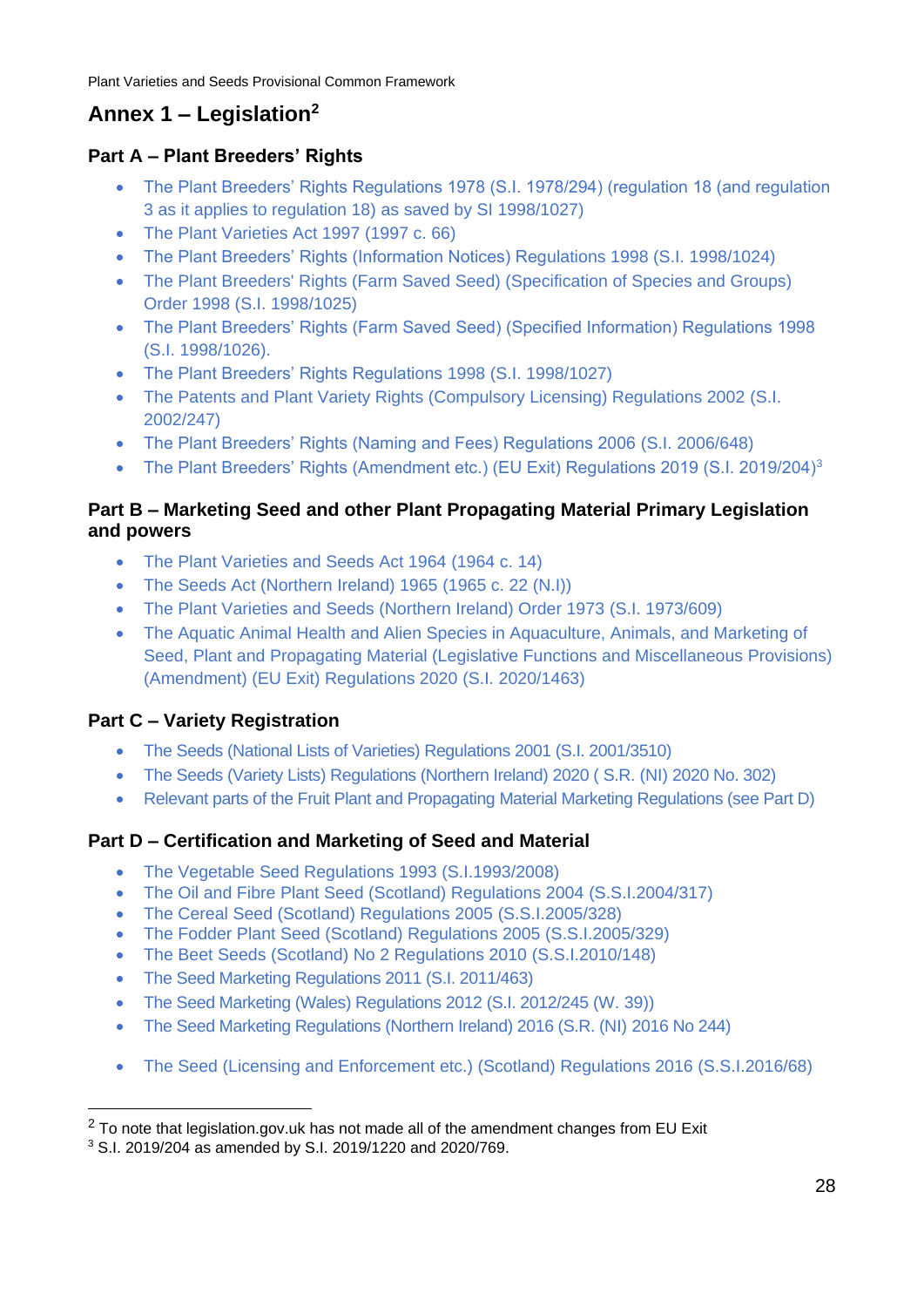- [The Marketing of Fruit Plant and Propagating Material \(England\) Regulations 2017](https://www.legislation.gov.uk/uksi/2017/595/contents/made) (S.I.2017/595)
- [The Marketing of Fruit Plant and Propagating Material \(Wales\) Regulations 2017](https://www.legislation.gov.uk/wsi/2017/691/contents/made) (S.I. 2017/691 (W. 163))
- [The Marketing of Fruit Plant and Propagating Material \(Scotland\) Regulations 2017](https://www.legislation.gov.uk/ssi/2017/177/contents/made) (S.S.I.2017/177)
- [The Marketing of Fruit Plant and Propagating Material Regulations \(Northern Ireland\) 2017](https://www.legislation.gov.uk/nisr/2017/119/contents/made) (S.R. (NI) 2017 No 119)
- [The Seed Potatoes \(Scotland\) Regulations 2015](http://www.legislation.gov.uk/ssi/2015/395/contents) (S.S.I 2015/395)
- [The Seed Potatoes \(England\) Regulations 2015](http://www.legislation.gov.uk/uksi/2015/1953/contents/made) (S.I.2015/1953)
- [The Seed Potatoes \(Wales\) Regulations 2016](http://www.legislation.gov.uk/wsi/2016/106/contents/made) (S.I 2016/106 (W. 52))
- [The Seed Potatoes Regulations \(Northern Ireland\) 2016](http://www.legislation.gov.uk/nisr/2016/190/contents) (S.R. (NI) 2016 No 190)
- [The Marketing of Ornamental Plant Propagating Material Regulations \(Northern Ireland\)](https://www.legislation.gov.uk/nisr/1999/502/contents/made)  [1999 \(S.R \(NI\) 1999 No 502\)](https://www.legislation.gov.uk/nisr/1999/502/contents/made)
- [The Marketing of Ornamental Plant Propagating Material Regulations 1999](https://www.legislation.gov.uk/uksi/1999/1801/regulation/1/made) (S.I.1999/1801)
- [The Marketing of Vegetable Plant Material Regulations \(Northern Ireland\) 1995 \(S.R. \(NI\)](https://www.legislation.gov.uk/nisr/1995/415/contents/made)  [1995 No 415\)](https://www.legislation.gov.uk/nisr/1995/415/contents/made)
- [The Marketing of Vegetable Plant Material Regulations 1995](https://www.legislation.gov.uk/uksi/1995/2652/regulation/1/made) (S.I.1995/2652)
- [Forest Reproductive Material Regulations \(Northern Ireland\) 2002](https://www.legislation.gov.uk/nisr/2002/404/contents/made) (S.R.(NI) 2002 No 404)
- [The Forest Reproductive Material \(Great Britain\) Regulations 2002](https://www.legislation.gov.uk/uksi/2002/3026/regulation/1) (S.I.2002/3026)

#### Directly applicable EU law retained in domestic legislation:

- [Commission Decision 80/512/EEC](https://www.legislation.gov.uk/eudn/1980/512/contents) [authorising Denmark, Germany, Luxembourg,](https://www.legislation.gov.uk/eudn/1980/512/contents/adopted)  [Netherlands, and the UK not to apply the conditions laid down in Council Directive](https://www.legislation.gov.uk/eudn/1980/512/contents/adopted)  [66/401/EEC on the marketing of fodder plant seed, as regards the weight of the sample for](https://www.legislation.gov.uk/eudn/1980/512/contents/adopted)  [determination of seed of Cuscuta.](https://www.legislation.gov.uk/eudn/1980/512/contents/adopted)
- Council Decision 2003/17 on equivalence of field inspections carried out in third countries [on seed-producing crops and on the equivalence of seed produced in third countries.](https://www.legislation.gov.uk/eudn/2003/17/contents)
- [Council Decision 2005/834/EC](https://www.legislation.gov.uk/eudn/2005/834/contents) [on the equivalence of checks on practices for the](https://www.legislation.gov.uk/eudn/2005/834/contents)  [maintenance of varieties carried out in certain third countries and amending Decision](https://www.legislation.gov.uk/eudn/2005/834/contents)  [2003/17/EC.](https://www.legislation.gov.uk/eudn/2005/834/contents)
- [Commission Regulation \(EC\) 217/2006](https://www.legislation.gov.uk/eur/2006/217/contents) [laying down rules for the application of Council](https://www.legislation.gov.uk/eur/2006/217/contents)  [Directives 66/401/EEC,66/402/EEC,2002/54/EC, 2002/55/EC and 2002/57/EC as regards](https://www.legislation.gov.uk/eur/2006/217/contents)  [the authorisation of Member States to permit temporarily the marketing of seed not](https://www.legislation.gov.uk/eur/2006/217/contents)  [satisfying the requirements in respect of the minimum germination.](https://www.legislation.gov.uk/eur/2006/217/contents)
- [Commission Implementing Decision 2014/150 on the organisation of a temporary](https://www.legislation.gov.uk/eudn/2014/150/contents)  [experiment providing for certain derogations for the marketing of populations of the plant](https://www.legislation.gov.uk/eudn/2014/150/contents)  [species wheat, barley, oats and maize pursuant to Council Directive 66/402/EEC.](https://www.legislation.gov.uk/eudn/2014/150/contents)
- [Commission Implementing Decision \(EU\) 2017/547](https://www.legislation.gov.uk/eudn/2017/547/contents) on the organisation of a temporary [experiment under Council Directive 2002/56/EC as regards seed potato tubers derived from](https://www.legislation.gov.uk/eudn/2017/547/contents)  [true potato seed.](https://www.legislation.gov.uk/eudn/2017/547/contents)
- [Commission Implementing Decision](https://www.legislation.gov.uk/eudn/2020/1106/contents) (EU) 2020/1106 on the organisation of a temporary [experiment under Council Directives 66/401/EEC, 66/402/EEC, 2002/54/EC and](https://www.legislation.gov.uk/eudn/2020/1106/contents)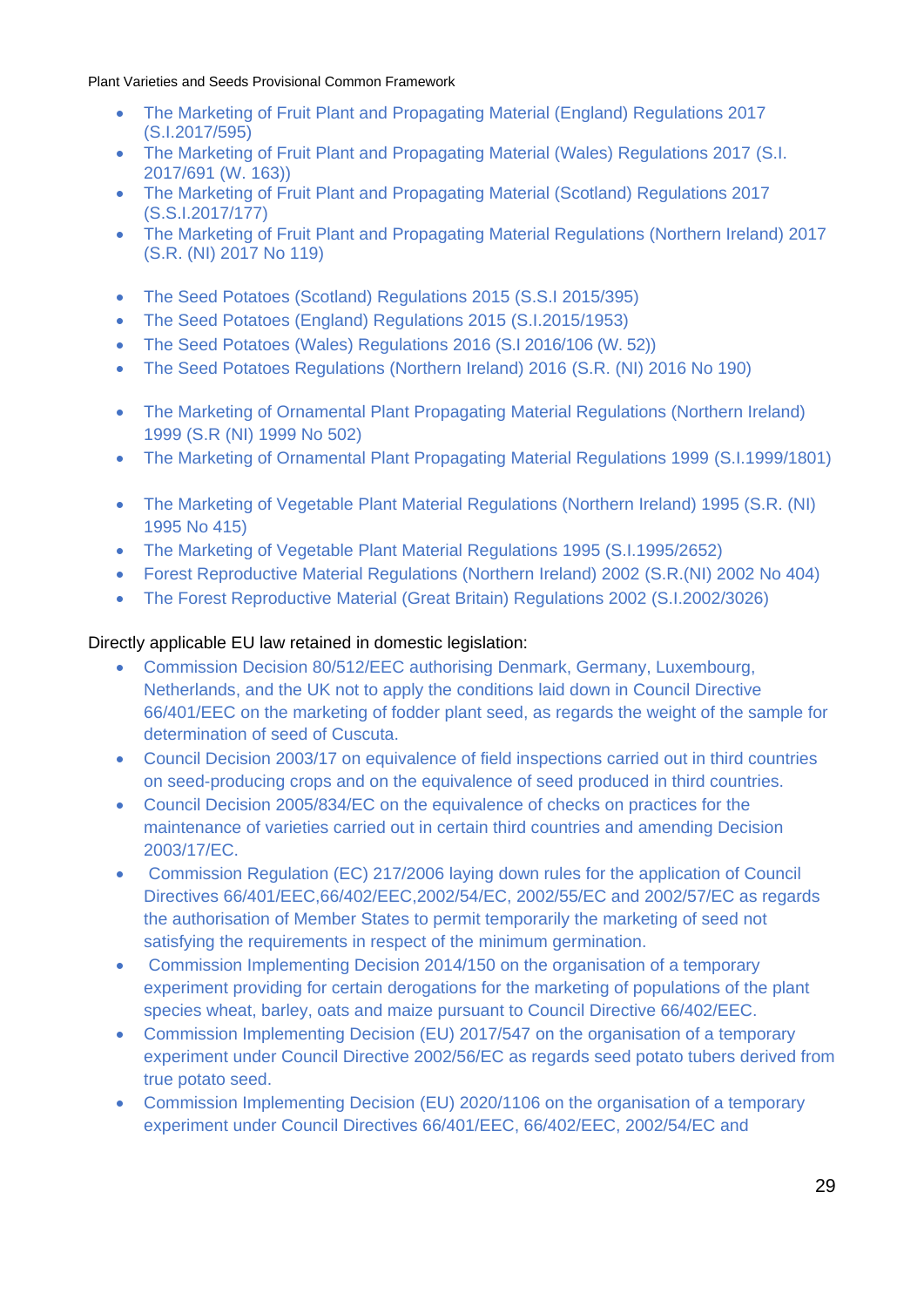[2002/57/EC as regards the official checking rate for field inspection under official](https://www.legislation.gov.uk/eudn/2020/1106/contents)  [supervision for basic seed, bred seed of generations prior to basic seed and certified seed.](https://www.legislation.gov.uk/eudn/2020/1106/contents)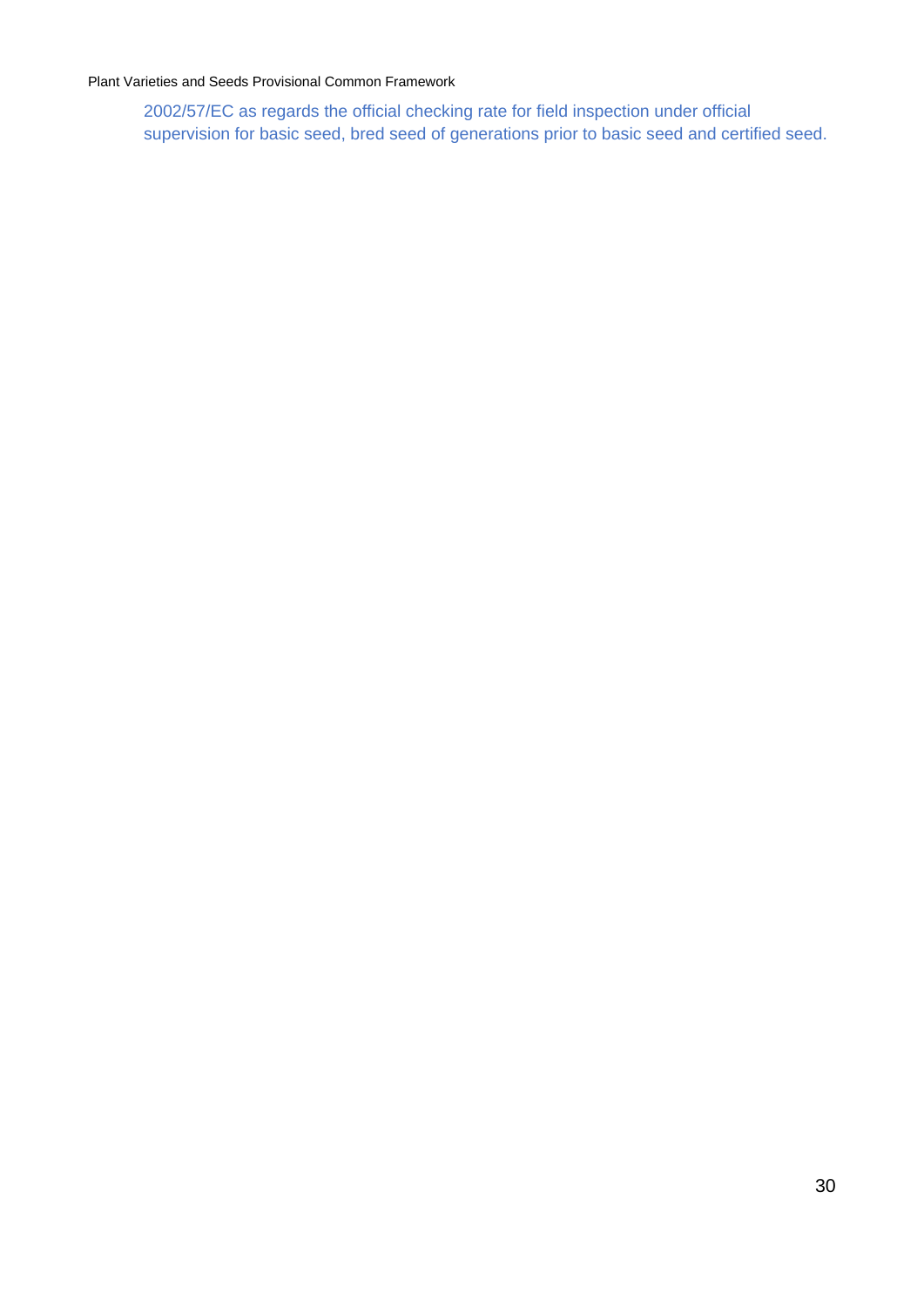#### <span id="page-29-0"></span>**Annex 2 – Governance**

#### **PVS Governance Chart - structure and linkages**



This diagram shows how the NLSC, including all its subgroups, reports into the PVSC and how the NLSC and PVSC interacts with the PVRO. It also shows how the FRM (ad hoc) Working Group reports to the PVSC. The PVSC escalates any issues or disputes to the Senior Officials Programme Board which in turn reports into IMG EFRA which feeds into appropriate intergovernmental structures.

If you need an accessible version of the flowchart above, please contact Defra's Plant Varieties and Seeds Team: defra-plant-varieties-and-seeds@defra.gov.uk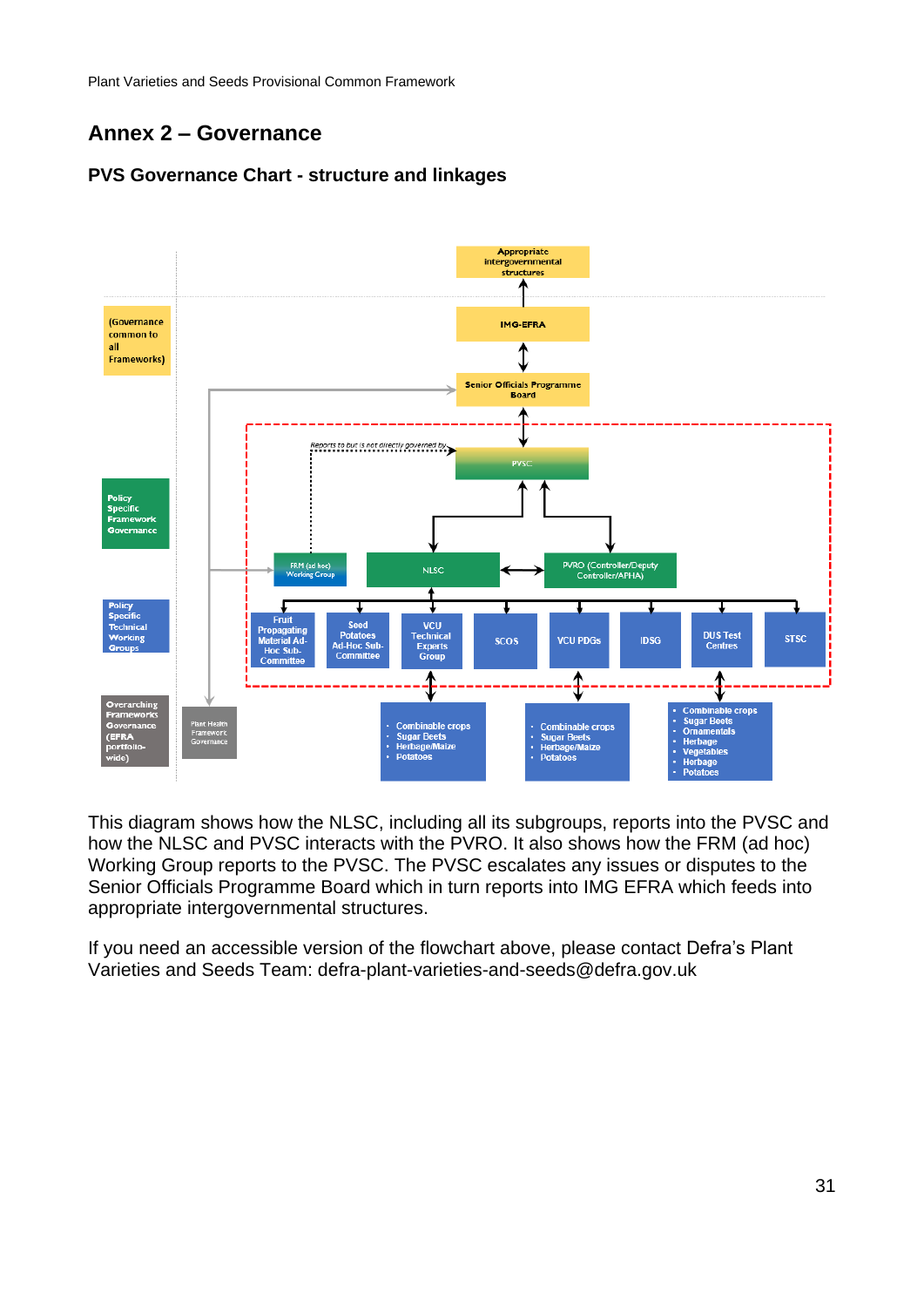#### <span id="page-30-0"></span>**Concordat on Plant Varieties and Seeds**

#### <span id="page-30-1"></span>**Introduction**

- 1. This concordat between the Department for Environment, Food and Rural Affairs (Defra), the Department of Agriculture, Environment and Rural Affairs (DAERA), the Scottish Government and the Welsh Government ('the Parties'), concerns the UK Common Framework on Plant Varieties and Seeds ('the Framework'). The Framework sets out arrangements and principles that will guide joint working; provides a dispute avoidance and resolution mechanism; provides a review and amendment mechanism; and facilitates fulfilment of the Common Framework principles agreed at the Joint Ministerial Committee (EU Negotiations) (JMC(EN)) on 16 October 2017<sup>4</sup> that apply to this policy area.
- 2. The policy area of Plant Varieties and Seeds is devolved. The Common Framework seeks to facilitate a common UK position where necessary to fulfil the Common Framework principles. Plant breeders' rights (PBR) are administered on a UK wide basis under the Plant Varieties Act 1997 and associated regulations. Variety registration is administered on a GB and NI basis; while certification of seed and other plant propagating material is to be administered by each party. The aim of the Framework is to avoid divergence insofar as is possible where it may lead to negative consequences for any of the Parties.
- 3. This concordat is a political commitment and is not intended to be legally binding or enforceable. It is in accordance with the overarching Memorandum of Understanding on Devolution<sup>5</sup> which is currently under review as part of the intergovernmental relations review.

#### <span id="page-30-2"></span>**Scope**

- 4. This concordat covers provision for UK protection for PBR, plant variety registration, setting standards for marketing and certification of seed and other propagating material, and ensuring these standards are upheld. The Parties will work together to engage with international organisations, co-ordinating a common position to represent an agreed UK view in international affairs.
- 5. Four protocols sit within the scope of the concordat and contribute to the aims of the Framework: protocol for proposing legislation, protocol for derogations for marketing

5

<sup>4</sup>

[https://assets.publishing.service.gov.uk/government/uploads/system/uploads/attachment\\_data/file/652285/Jo](https://assets.publishing.service.gov.uk/government/uploads/system/uploads/attachment_data/file/652285/Joint_Ministerial_Committee_communique.pdf) [int\\_Ministerial\\_Committee\\_communique.pdf](https://assets.publishing.service.gov.uk/government/uploads/system/uploads/attachment_data/file/652285/Joint_Ministerial_Committee_communique.pdf)

[https://assets.publishing.service.gov.uk/government/uploads/system/uploads/attachment\\_data/file/316157/M](https://assets.publishing.service.gov.uk/government/uploads/system/uploads/attachment_data/file/316157/MoU_between_the_UK_and_the_Devolved_Administrations.pdf) oU between the UK and the Devolved Administrations.pdf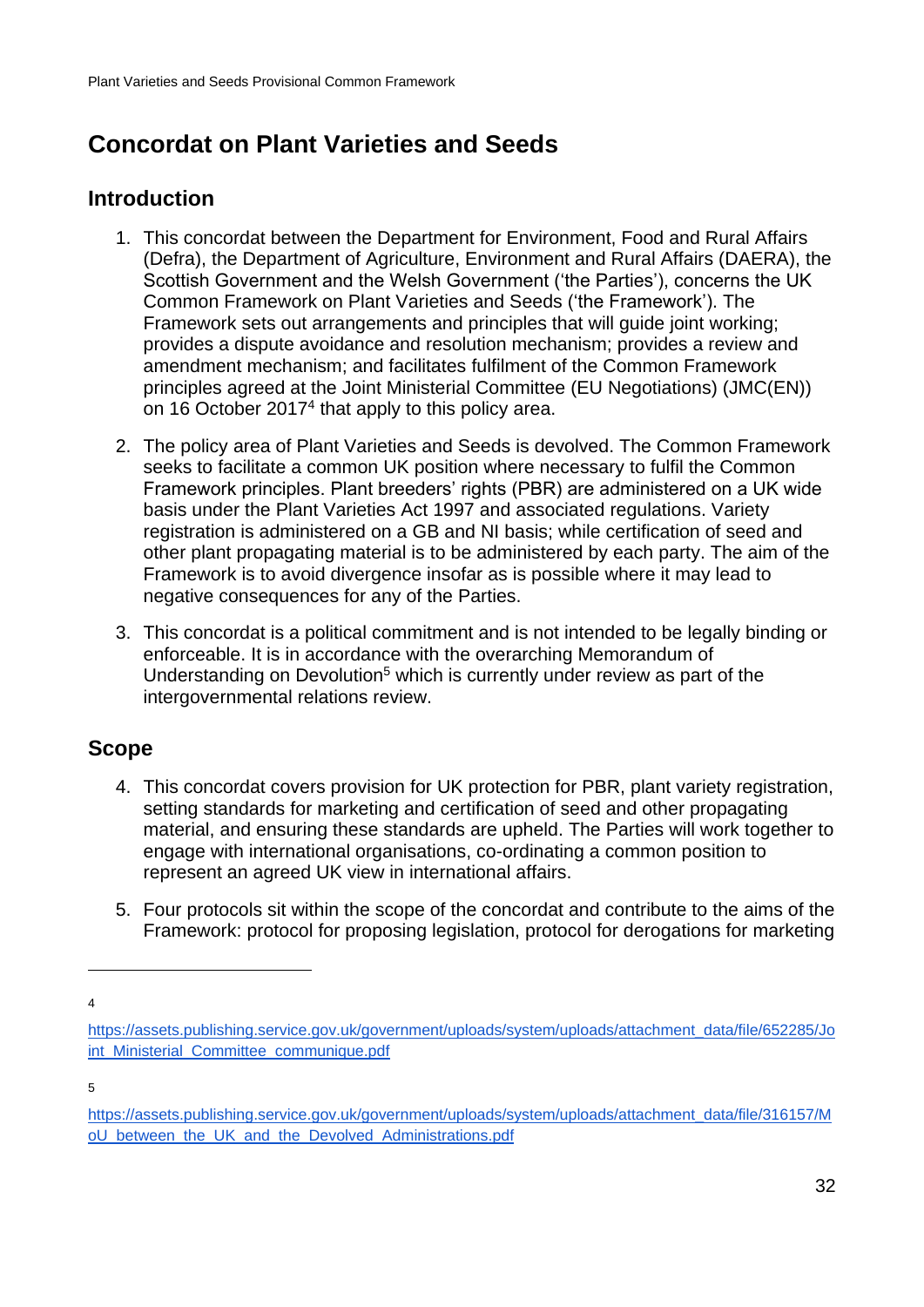seed of a lower germination standard, protocol for international co-ordination and representation and the protocol for applicant country equivalence recognition requests. These protocols can be found in Annex 1 (to follow).

6. Each Party will continue to establish its own fees and charges for certification services. For fees and charges on variety registration and PBR, the Animal and Plant Health Agency (APHA) will continue to administer these services (and associated fees and charges) on a UK basis, including for DAERA in terms of the registration of varieties on the Northern Ireland Variety List in line with UK Government's guidelines of full cost recovery.

#### <span id="page-31-0"></span>**Principles for working together**

- 7. The Framework enables the administration, management, control and enforcement of PBR, plant variety registration and the marketing and certification of seed and other plant propagating material by maintaining co-ordinated procedures based on a common set of rules across the UK where appropriate. The Framework acknowledges the scope for policy divergence whilst enabling the functioning of the UK Internal Market, in line with JMC(EN) principles.
- 8. The Framework should serve to facilitate the administration of PBR for the UK as a whole. It should also serve to facilitate the administration of the marketing of seed and propagating material within each part of the UK. This will occur through cooperation and collaboration, including in areas where divergence has and may take place in the future.
- 9. Respect will be paid to the devolution settlements of the Northern Ireland Executive, Scottish Government and Welsh Government and to the democratic accountability of the Devolved Governments, including the provisions of the Belfast Agreement, with the inclusion of the North/South dimension highlighted in Strand 2 of that Agreement.
- 10.The Agreement on the Withdrawal of the United Kingdom from the EU sets out the current arrangements where, although remaining within the UK's custom territory, Northern Ireland will remain aligned with the EU. Paragraph 42 of Annex 2 of the Northern Ireland Protocol is relevant to this concordat.
- 11.This concordat reflects the specific circumstances in NI that arise as a result of the Protocol and remains UK wide in its scope. As such decision making and information sharing will always respect the competence of all Parties to the Framework and in particular the provisions in Article 18 of the Protocol on democratic consent in Northern Ireland.
- 12.Where one or more of UK Government, the Scottish Government or the Welsh Governments propose to change rules in a way that has policy or regulatory implications for the rest of the UK, or where rules in Northern Ireland change in alignment with the EU, the Framework is intended to provide governance structures and consensus-based processes for considering and managing the impact of these changes.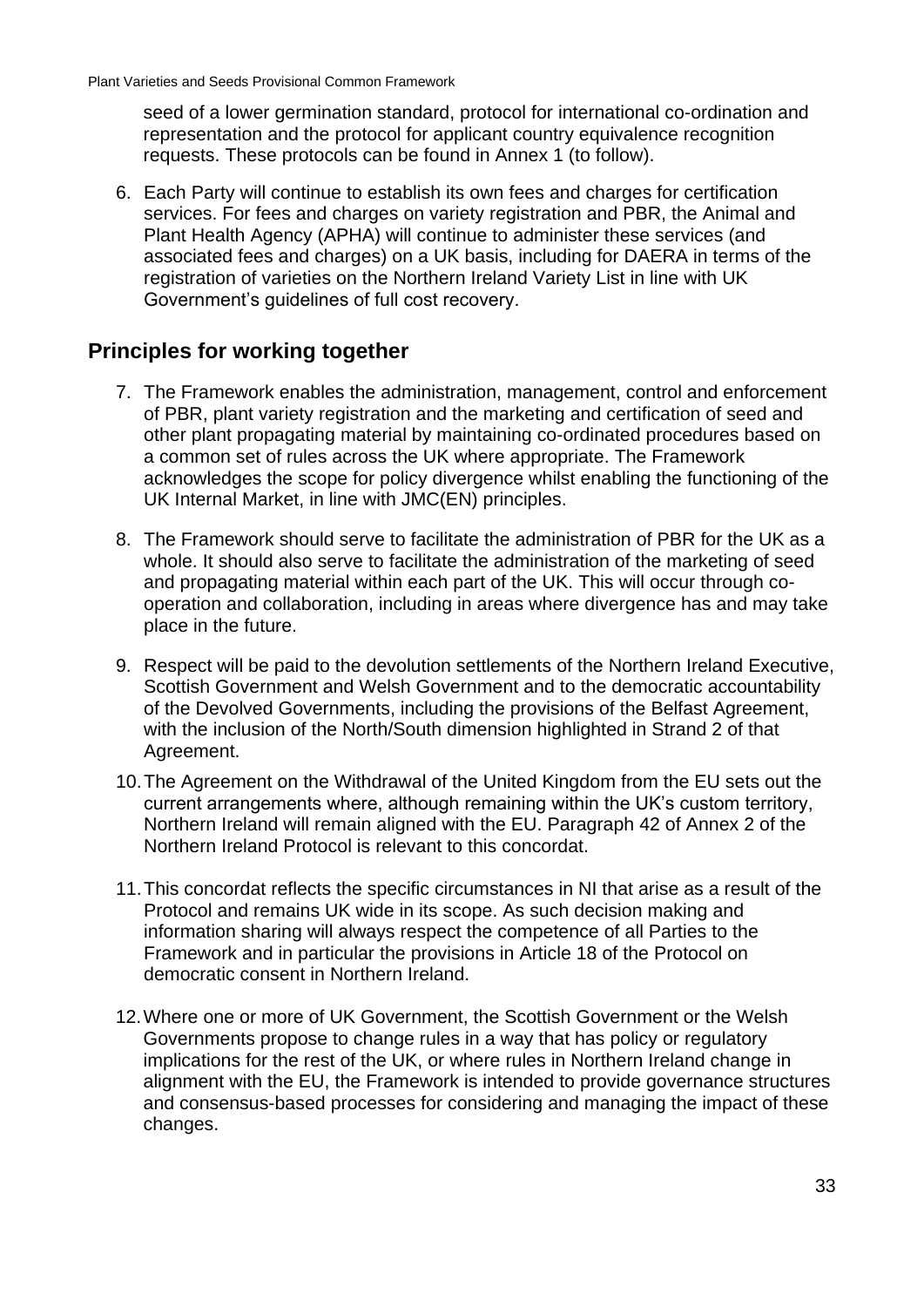- 13.As rules evolve to meet the emerging regulatory needs of the UK, Scottish and Welsh Governments, this concordat will ensure the full participation of Northern Ireland in discussions such that the views of the relevant Northern Ireland Executive Minister(s) are taken into account in reaching any policy or regulatory decisions by the UK, Scottish or Welsh Governments.
- 14.Where rules in Northern Ireland change in alignment with the EU, the Framework will form the basis of a mechanism to ensure consideration by the four governments of any changes, and will enable them to determine any impacts and subsequent actions arising from these changes.
- 15.Where issues or concerns raised by the relevant Northern Ireland Executive Minister(s) in respect of GB-only proposals have not been satisfactorily addressed, they will have the right to trigger a review of the issue as set out in the dispute resolution process in paragraphs 25 to 40 of this document.
- 16.The Parties will share information and scientific research in a spirit of openness and transparency and in a timely manner and to facilitate effective operation of the framework; information sharing protocols may be established if the Parties agree this is necessary.
- 17.The Parties will engage, as appropriate, with the Crown Dependencies on issues of marketing of seed and other plant propagating material to maintain common rules across the British Islands. This will involve ensuring the Crown Dependencies are made aware of any relevant legislative changes in the UK following their discussion at Plant Varieties and Seeds Committee (PVSC).
- 18.The Parties shall inform each other at the earliest opportunity of any new policy proposals, and before they are made public, to allow full consideration and a common approach to be reached wherever appropriate. Each Party will also appraise the others of the ongoing development of such proposals. Where this will not be possible, each Party will inform the others as soon as possible.
- 19.The Framework should serve to enable the furtherance of trade for all parts of the UK, including where divergence has resulted in a difference in trade priorities.
- 20. The Plant Variety Rights Office (PVRO) administers UK PBR. It comprises the UK Controller, UK Deputy Controller and the APHA team responsible for the administration and delivery of UK PBR. The National Lists and Seeds Committee (NLSC) advises the PVRO and makes recommendations to them. The Controller, supported by the PVRO, is responsible for the decision making required for the granting of UK PBR.
- 21.The key fora for facilitating framework discussions and decision-making are the NLSC and the PVSC, which are attended by representatives of each Party.
- 22.The NLSC has broad responsibility for the technical remit for variety registration and marketing of seed and other plant propagating material across the UK. It is attended by official representatives of each of the Parties: AFBI for DAERA, APHA for Defra,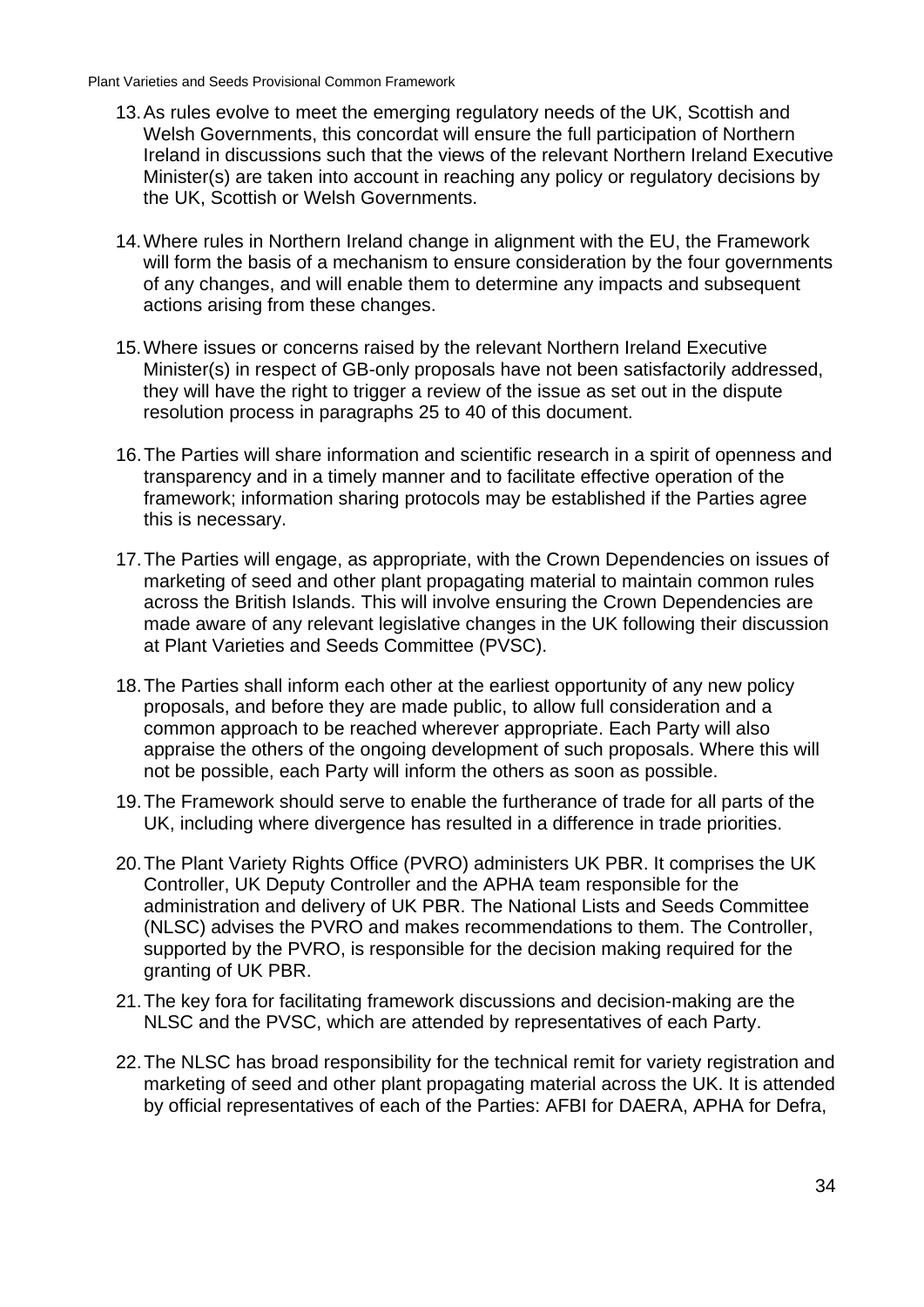Scottish Government and Welsh Government. The NLSC meets a minimum of four times a year and currently meets at least once a month.

- 23.A number of technical working-groups feed into the NLSC structure and specific technical matters may be referred to these working groups by the NLSC.
- 24.The PVSC has broad responsibility for the policy remit for variety registration and marketing of seed and other plant propagating material across the UK. It is attended by representatives from each Party and is held a minimum of four times a year and currently meets every four weeks.
- 25.The dispute resolution process should be utilised only when genuine agreement cannot be reached and divergence would impact negatively on the ability to meet the JMC(EN) principles. The Parties to this concordat commit to resolving any issues at the earliest opportunity and at the most appropriate level. In those areas where a common approach is not needed in order to meet the JMC(EN) principles an agreement to diverge would be considered an acceptable resolution.
- 26.Parties agree to respect the dispute resolution process in the case of disputes arising and give due consideration to the findings of independent advice from legal counsel or other independent sources.
- 27.The Parties are committed to avoid conflicts of interest during decision-making.
- 28.Parties will apply the following working arrangements to maximise co-operation and collaboration, thereby ensuring value for money, by making the most effective use of resources:
	- Provision of Information Parties will endeavour to provide each other with full, open and timely access to information which the others may need in order to effectively discharge their responsibilities. They will keep each other informed of contact with third countries on relevant trade related matters, and have coordinated liaison on press and publicity matters. They will keep each other informed on matters of mutual interest, including opportunities for collaboration and sharing of resources (for example in research projects and developments) and on contact with stakeholders and external communications.
	- Collaboration Parties will work together to develop policy on matters of mutual interest, and shall endeavour to reach agreement, working together to resolve disagreements. The Parties will contribute to UK policy positions for international meetings, including timely reporting of outcomes, and liaising on proposals emanating from them.

#### **Dispute avoidance and resolution mechanism**

#### **Process**

29.A disagreement between Parties of this concordat becomes a 'dispute' when it enters the formal dispute avoidance and resolution process set out in appropriate intergovernmental structures.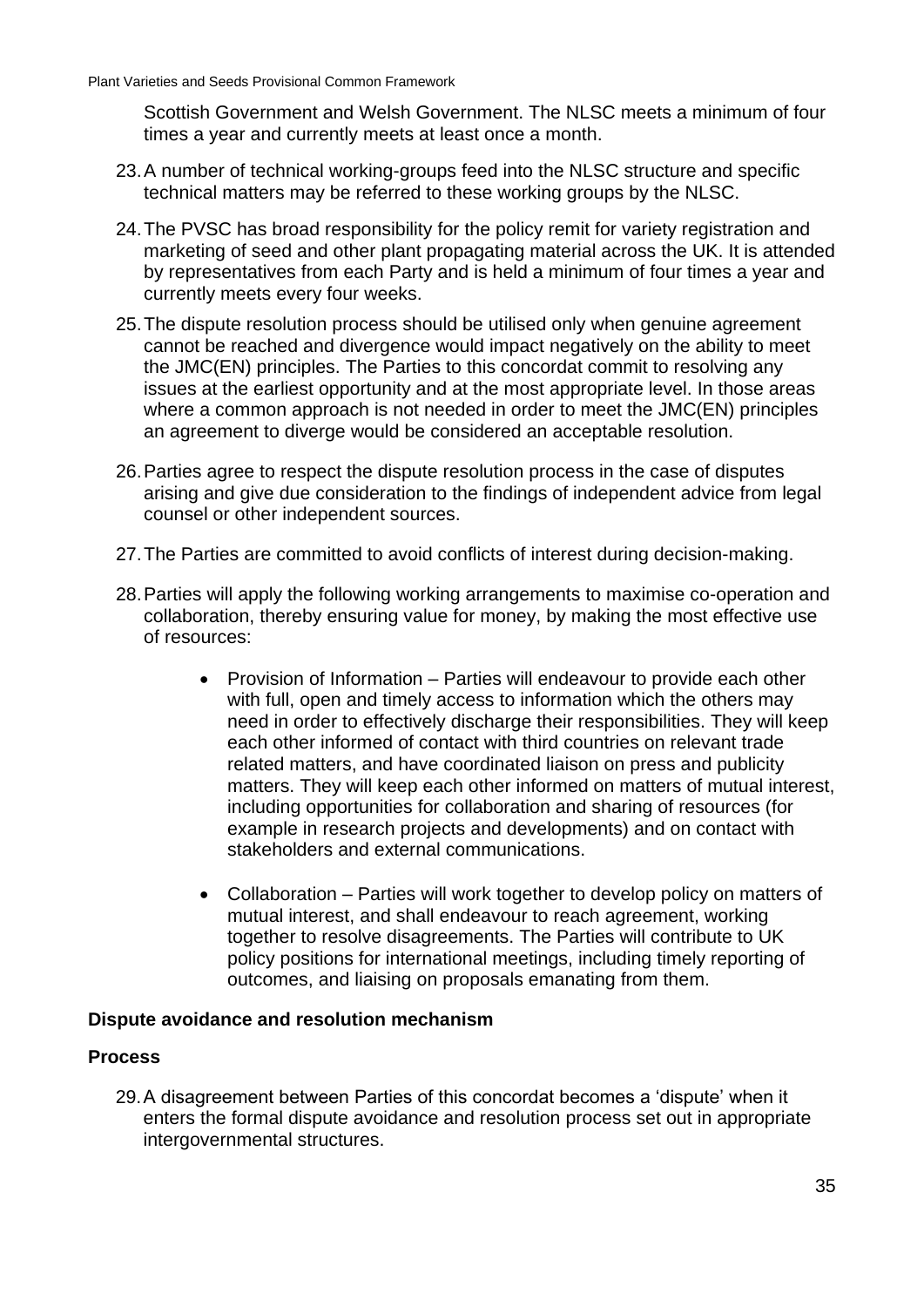- 30.The goal of the dispute avoidance and resolution mechanism in this concordat is therefore to avoid escalation to the process set out in the overarching MoU on Devolution, by resolving any disagreements at the earliest opportunity and the most appropriate level.
- 31.The mechanism in this concordat will be utilised only when genuine agreement cannot be reached and divergence would impact negatively on the Parties' ability to meet the Common Framework principles. In those areas where a common approach is not needed in order to meet these principles an agreement to diverge could be considered an acceptable resolution.
- 32.The intention is to resolve issues at the earliest opportunity at official level via the NLSC and/or PVSC*.* In the event that an agreement cannot be reached by NLSC or PVSC, then an ad hoc group of senior officials will be nominated, if not already done so, to contribute to the dispute avoidance and resolution.
- 33.The flowchart at paragraph 41 shows the dispute resolution process and is described in paragraphs 34 to 40.
- 34.Disputes of a policy nature would initially be considered by PVSC.
- 35.Disputes of a technical nature would be considered by NLSC or a relevant subgroup, who would then provide a recommendation to the PVSC on the matter. PVSC then considers these proposals and makes a decision on them.
- 36.The PVSC will consider which Committee or Committee subgroups should initially look at a dispute when it assesses the urgency of any proposal as per paragraph 31.
- 37.Where NLSC or PVSC are unable to resolve a dispute, then senior officials will be nominated by each Party to this framework to contribute to the dispute resolution process.
- 38.Senior officials nominated by the Parties may, in the case of technical disputes, refer the matter back to the NLSC or an appropriate subgroup to gather more scientific evidence if an agreement is not reached, before the dispute reaches the appropriate intergovernmental structures at the highest level of the dispute resolution mechanism.
- 39.If the dispute cannot be resolved at this level, the matter will be referred to the Senior Officials Programme Board and IMG-EFRA
- 40.The final step for unresolved disputes would be with appropriate intergovernmental structures at the highest level.
- 41. Flowchart of dispute resolution process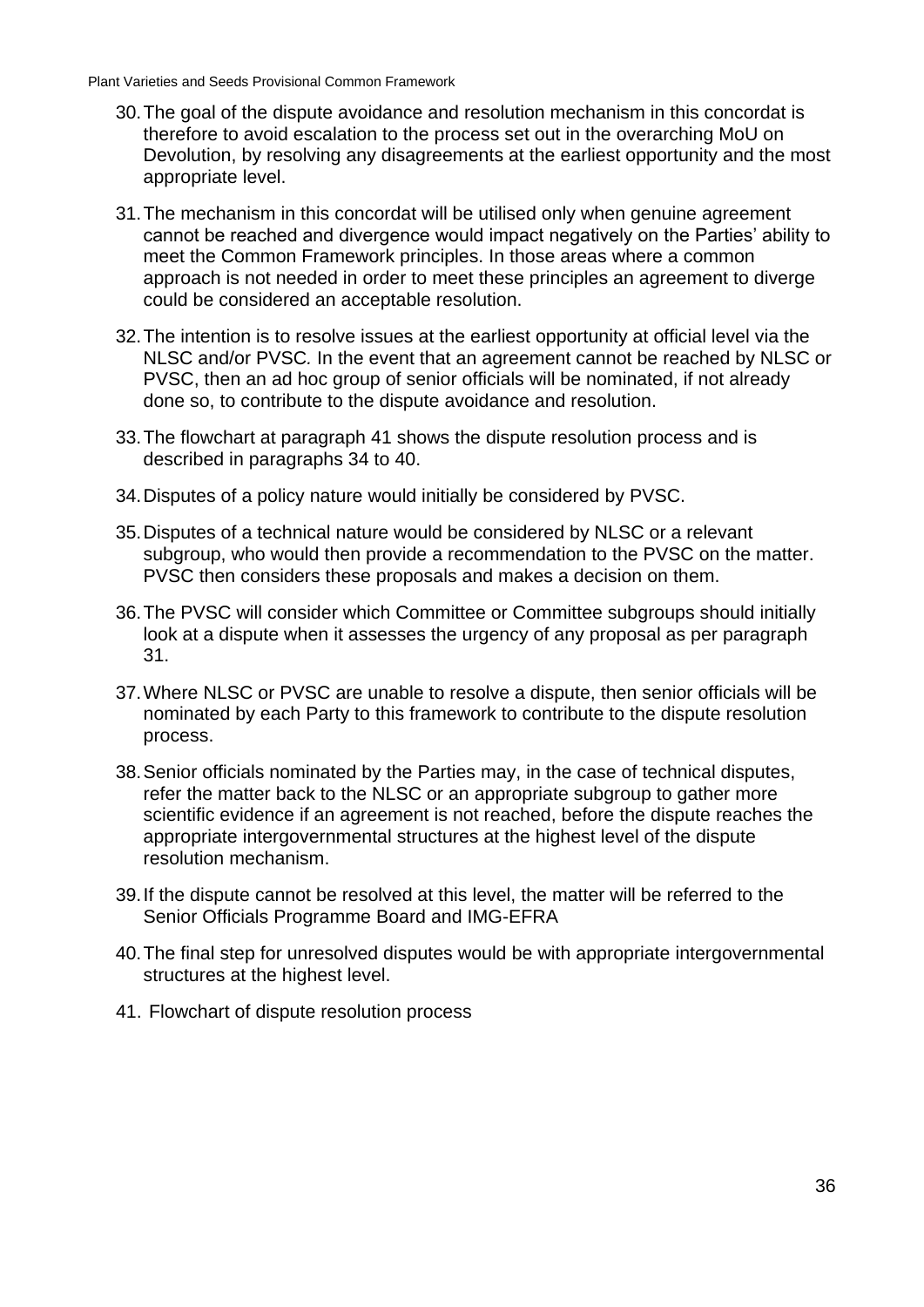

This diagram shows a flowchart of the dispute resolution process as described in paragraphs 34 to 40.

#### **Timescales for escalation**

- 42.When a proposal is raised at official level, consideration will be given to the urgency of the proposal (i.e. how quickly a decision is required) by the PVSC, who will develop and agree an assessment. This assessment will guide timescales for escalation of disagreement within the governance structure, with decisions requiring a more immediate resolution being escalated more quickly.
- 43.As groups within the official dispute resolution structure meet on differing timetables, where PVSC determines that an agreement requires rapid resolution by a particular group, a special meeting may be convened if it is judged unlikely that the group may resolve any issue via correspondence.

#### **Evidence gathering**

44.At each stage further evidence may be requested from officials at the preceding level before the disagreement is discussed.

#### **Review and amendment mechanism**

#### **Process**

- 45.The Review and Amendment Mechanism (RAM) ensures the concordat can adapt to changing policy and governance environments in the future.
- 46.There are two types of review which are outlined below. The process for agreeing amendments should be identical regardless of the type of review.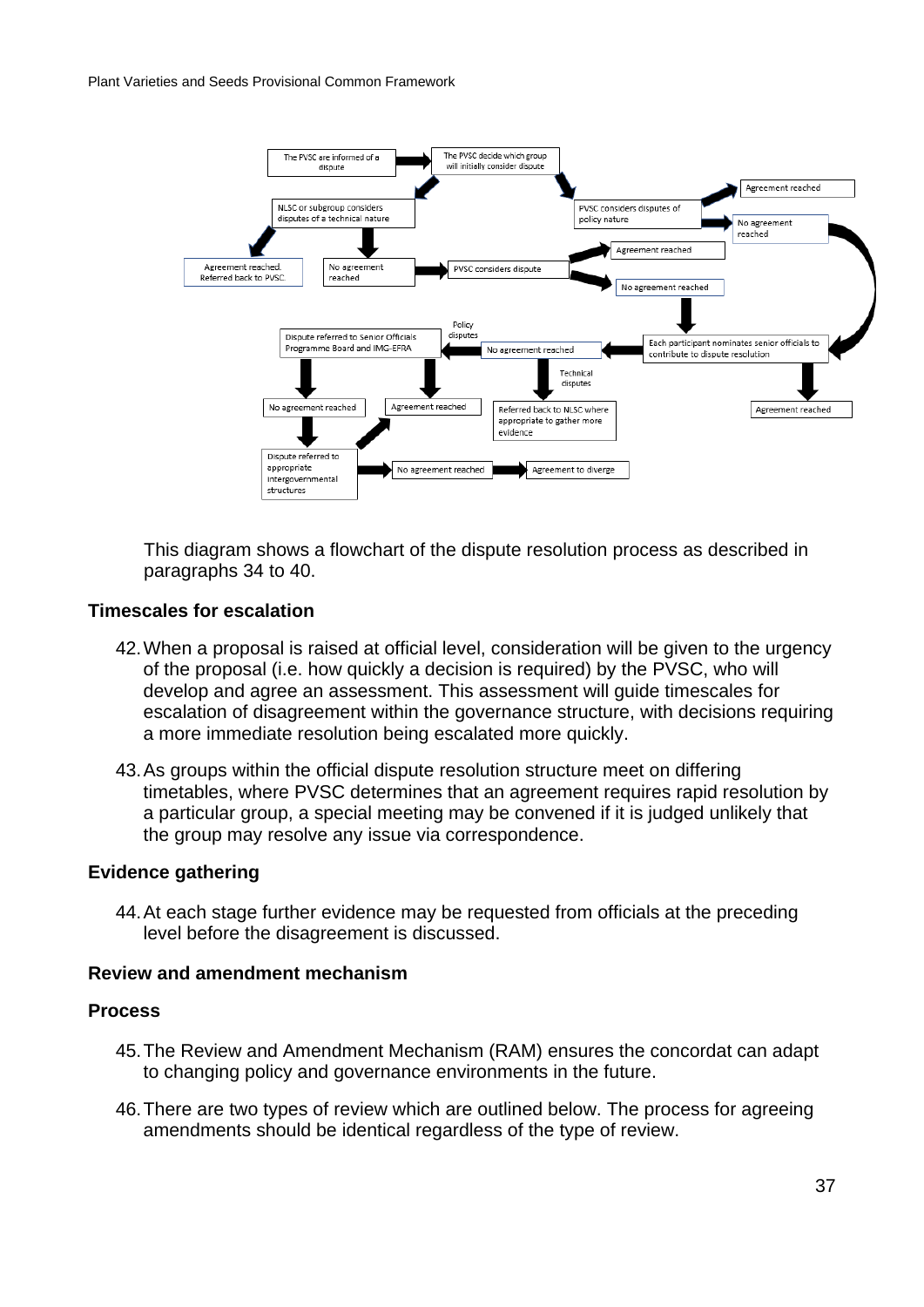- 47.The RAM relies on consensus at each stage of the process from the Ministers responsible for the policy areas covered by the framework.
- 48.Third parties can be used by any Party to the concordat to provide advice at any stage in the process. These include other government departments or bodies as well as external stakeholders such as NGOs and interest groups.
- 49.At the outset of the review stage, Parties to the concordat must agree timelines for the process, including the possible amendment stage.
- 50.If agreement is not reached in either the review or amendment stage, Parties to the concordat can raise it as a dispute through the concordat's dispute avoidance and resolution mechanism.

#### **Review Stage**

#### **Routine**

- 51.This concordat will be reviewed by the PVSC, after the first six months or in light of the outcomes of the Inter-Governmental Relations Review, whichever comes first.
- 52.Following the first review a periodic review of the concordat will be carried out by the PVSC every six years, in line with official or ministerial level meetings.
	- The period of three years starts from the conclusion of a periodic review and any amendment stages that follow.
	- During the periodic review, the PVSC will discuss whether the governance and operational aspects of the framework are working effectively.

#### **Exceptional**

- 53.An exceptional review of the concordat is triggered by a 'significant issue'. Any Party to the concordat can request an exceptional review by notifying the PVSC. The PVSC will decide whether an exceptional review is needed.
	- A significant issue must be time sensitive and fundamentally impact the operation and/or the scope of the framework.
	- The exceptional review may include a review of governance structures if all Parties agree it is required. Otherwise, these issues are handled in the periodic review.
	- The same significant issue cannot be discussed within six months of the closing of that issue.

#### **Amendment Stage**

54.The amendment stage can only be triggered through unanimous ministerial agreement. If Parties agree that no amendment is required, the relevant time period begins again for both review types (for example, it will be three years until the next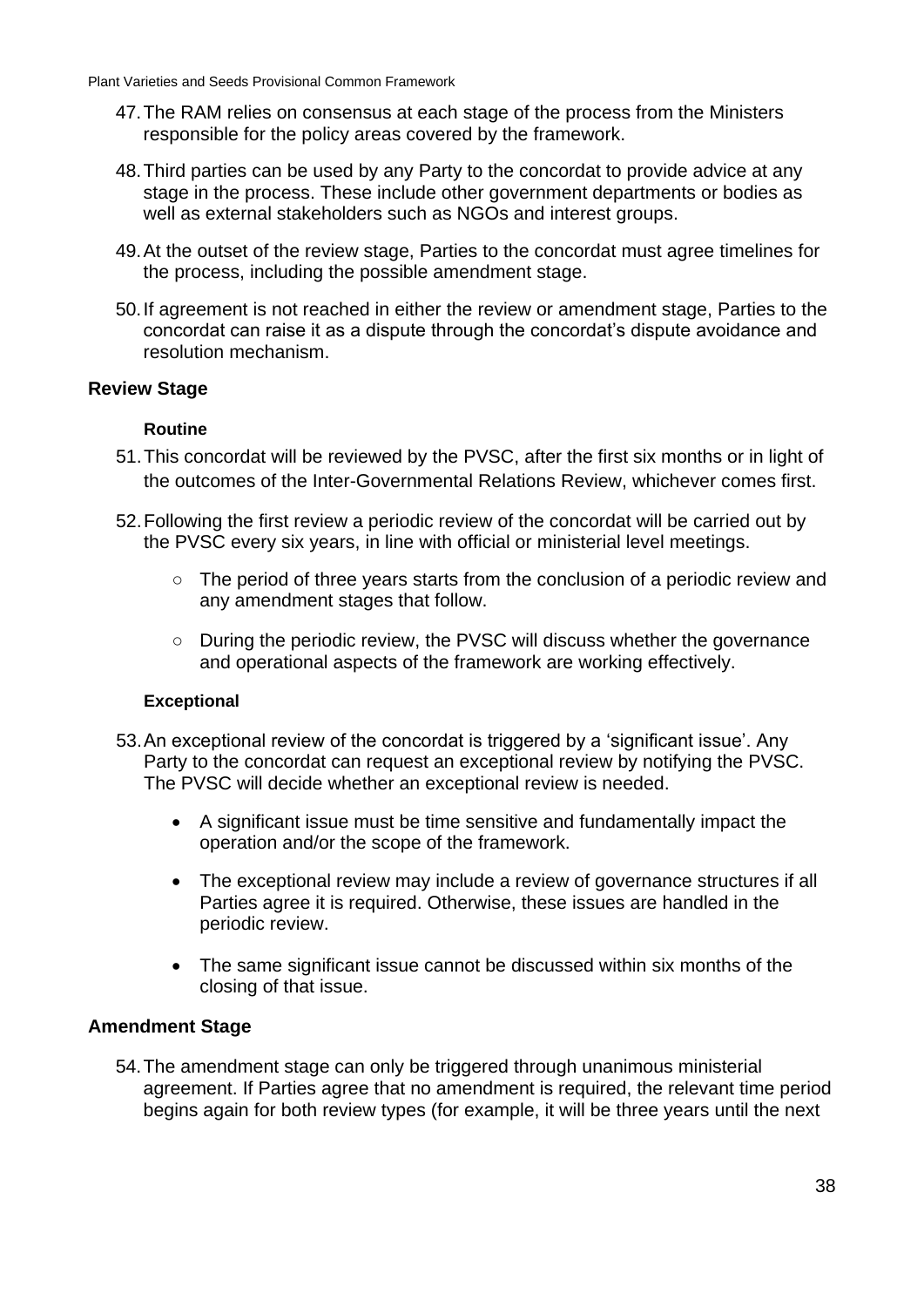periodic review and at least six months until the same significant issue can trigger an exceptional review.)

- 55.Following agreement that the Parties wish to enter the amendment stage, the Parties will enter into discussion around the exact nature of the amendment. This will be led on by the PVSC.
- 56.If an amendment is deemed necessary during either type of review, the existing concordat will remain in place until a final amendment has been agreed by the PVSC.
- 57.All amendments to the concordat must be agreed by all Parties, via the PVSC, and a new concordat signed by all Parties.
- 58.If the PVSC cannot agree whether or how the concordat should be amended this may become a disagreement and as such could be raised through this concordat's dispute avoidance and resolution mechanism.

#### **International Relations**

- 59.The Common Frameworks Principles agreed at JMC (EN) state that frameworks will be established where necessary to ensure the UK can negotiate, enter into and implement new trade agreements and international treaties, and ensure compliance with international obligations. These principles were established in the context of an ambition for close working between the Parties on reserved matters that significantly impact devolved responsibilities in Common Frameworks.
- 60.Common Frameworks will allow the Parties, in a timely manner, to ascertain the impact of international trade on managing UK policy divergence. All parties to the framework will consider any impact in a way that meets the requirements of the JMC (EN) principles. Common Frameworks will afford an opportunity to consider any implications stemming from international trade which have a direct bearing on the operation of a Common Framework. The scope of this consideration will not extend beyond Common Frameworks.
- 61.International policy formulation will be developed in line with the current Devolution MoU and its accompanying International Relations Concordat. International obligations will be implemented in line with these agreements. In this respect, the Parties will automatically use any updated IR Concordat, and the wider outcomes of the Joint IGR Review, as the basis for such international considerations.
- 62.The policy area covered by this Common Framework intersects with the EU-UK Trade and Cooperation Agreement and therefore topics relevant to the framework may be considered from time to time by relevant TCA Specialised Committees or the Partnership Council. Where a UK-EU meeting agenda includes an item concerning implementation in an area of devolved competence, UK Government should facilitate the attendance of the Scottish Government, Welsh Government and Northern Ireland Executive of a similar level to that of the UK Government representatives with final discretion as to the UK delegation a matter for the UK cochair. UK Government should engage the Scottish Government, Welsh Government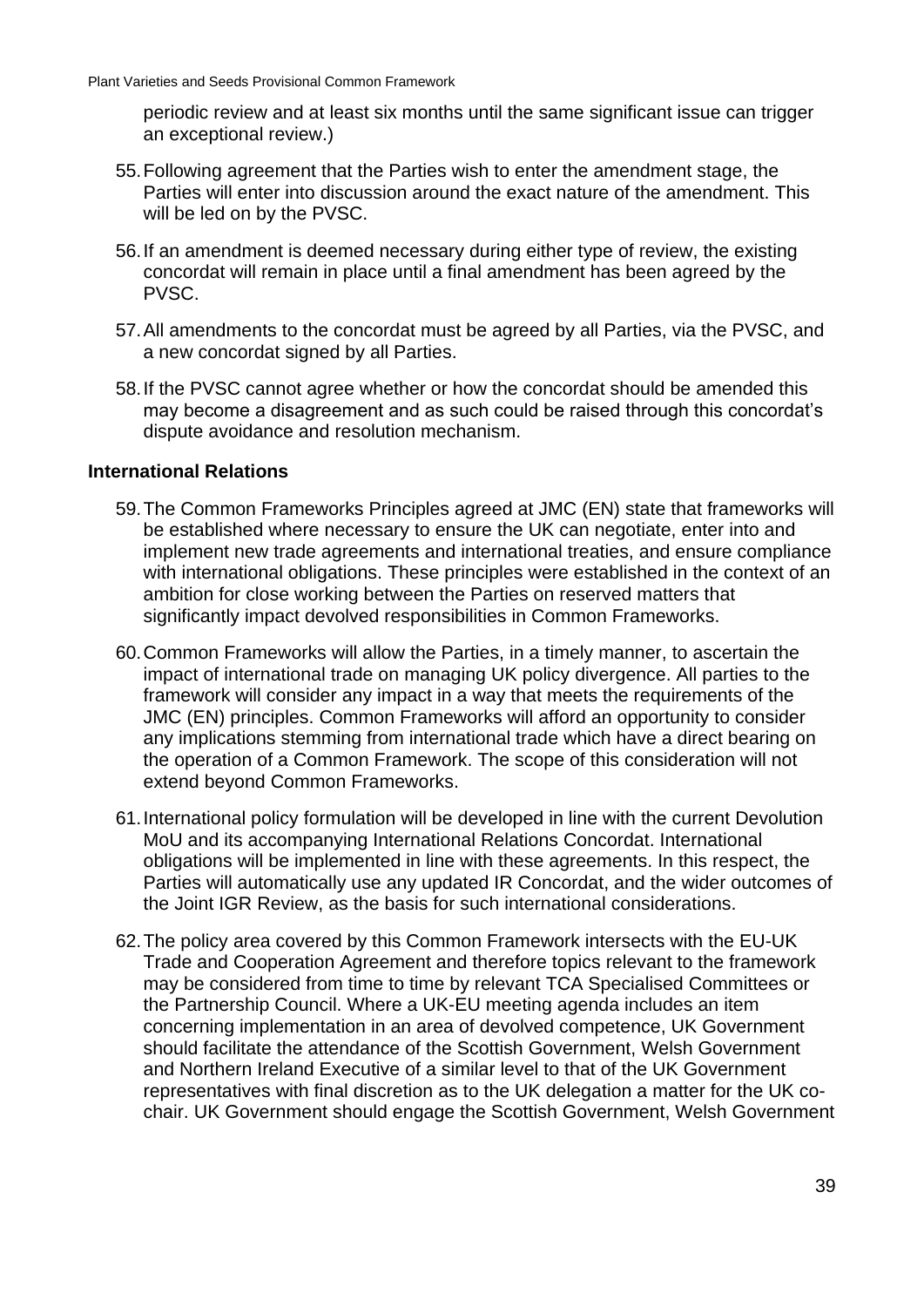and Northern Ireland Executive as fully as possible in preparation for these meetings regardless of attendance, and on all relevant implementation matters.

#### **International obligations and relations**

- 63.Decisions made under this concordat will be in line with the UK's international obligations, as described in points 57 to 63 as well as in line with the agreed International Coordination Representation Protocol.
- 64.The UK is a signatory to the International Convention for the Protection of New Varieties of Plants and maintains its legislation on PBR in compliance with that Convention. The UK is represented at the International Union for the Protection of New Varieties of Plants (UPOV) council, legal, administrative and technical meetings. As a signatory to the Convention, the UK shares the UPOV mission to "provide and promote an effective system of plant variety protection, with the aim of encouraging the development of new varieties of plants, for the benefit of society".
- 65.The UK is a member of the Organisation for Economic Co-operation and Development (OECD) schemes for both the Varietal Certification of Seed and for the Certification of Forest Reproductive Material. The OECD Seed Schemes promote the use of certified agriculture seed that is of consistently high quality. Seeds are produced – and officially controlled – according to a set of harmonised procedures. As a member, the UK is obliged to strictly observe the OECD Basic Principles, Method of Operation, and Rules and Regulations of the schemes, as well as a requirement for a National Designated Authority for the UK and to maintain a List of Varieties. Defra is the National Designated Authority for the UK.
- 66.The UK is a member of the International Seed Testing Association (ISTA) an organisation that develops and publishes standard procedures in the field of seed testing. Representatives from SASA (a division of the Agriculture and Rural Economy Directorate, within the Scottish Government) and NIAB (an independent plant science organisation working under a contract with Defra) attend ISTA meetings on behalf of the UK.
- 67.The United Nations Economic Commission for Europe (UNECE) convenes a Working Party on agricultural quality standards which is applied to trade in seed potatoes. A seed potato specialist from SASA represents the UK at these meetings.
- 68.Where possible, the UK will attend the European Seed Certification Agencies Association (ESCAA), whose objectives are "to allow the contact between European seed certification agencies, to exchange experiences of national seed certification systems and to harmonise the implementation of EU legislation". This forum does not have any decision-making powers but provides the UK with an opportunity to exchange scientific / technical information on seed certification with other European countries.
- 69.The European VCU Platform brings together the official variety testing offices in charge of testing for Value, Cultivation and Use (VCU). Representatives with technical knowledge / expertise attends these meetings, which provide an opportunity to exchange information on variety testing.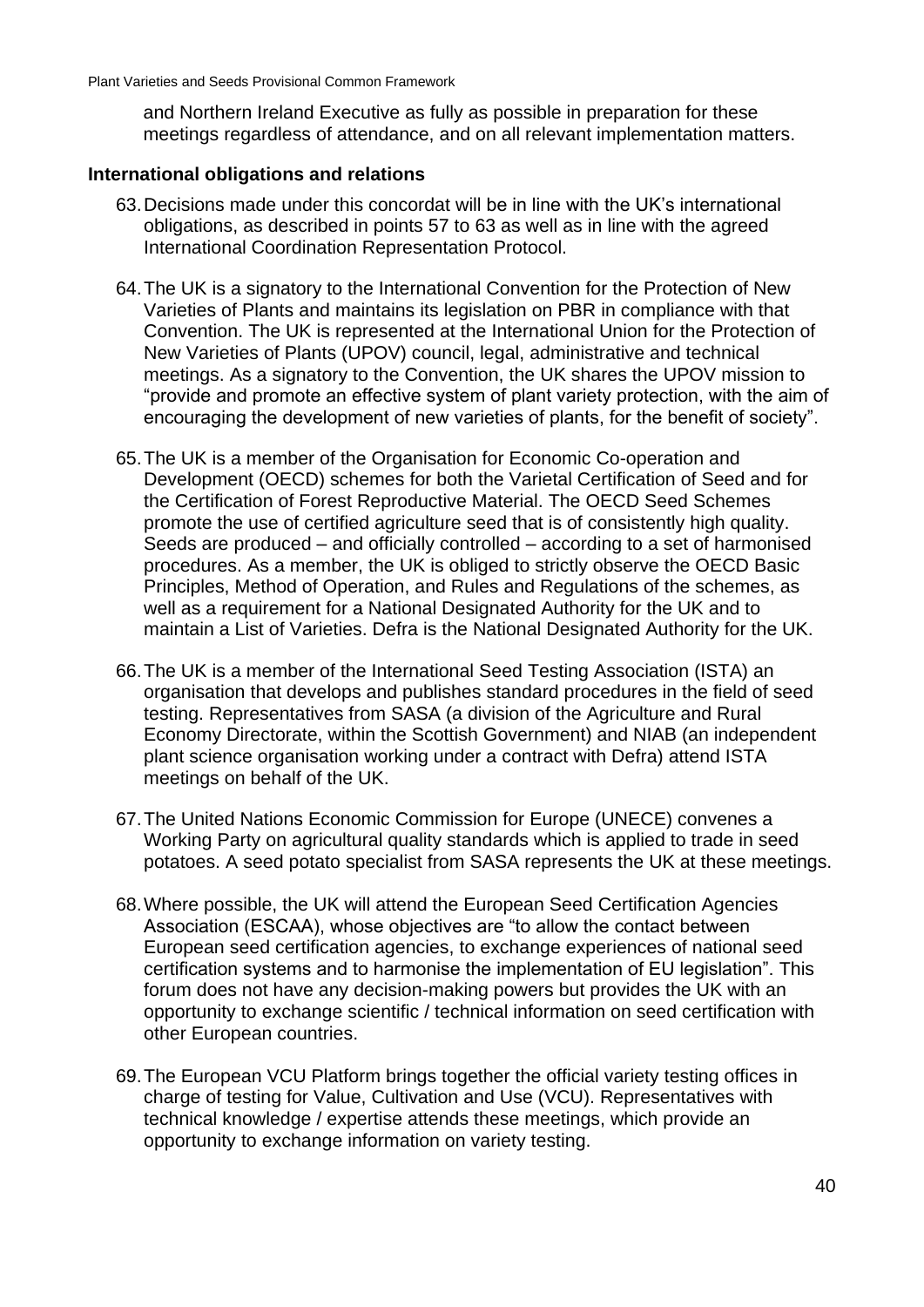#### **Confidentiality and information sharing**

70.The Parties to this Common Framework are responsible for confidentiality, to ensure that information that they each may provide is subject to appropriate safeguards and that the confidentiality and sensitivity of such information is respected. Therefore, without prejudice to the requirements of data protection and freedom of information, unpublished information will not be disclosed to third parties without written permission of the relevant Party that provided the information.